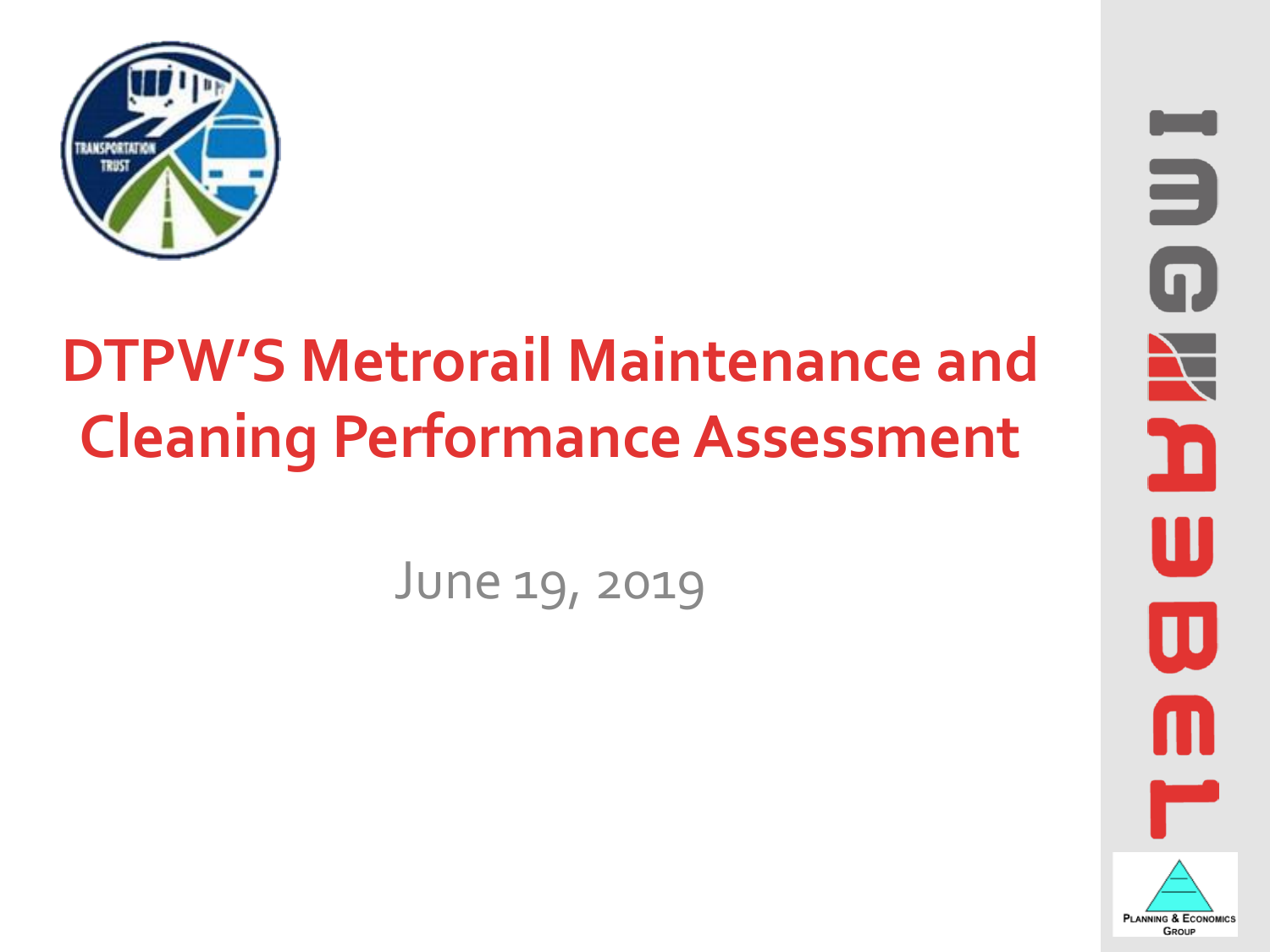



- IMG Rebel was engaged by CITT to perform a review of maintenance and cleaning practices at Metrorail, conducted between February and May 2019
- Metrorail has struggled to meet service and vehicle availability targets over the last 12-18 months, though new vehicle deliveries have improved performance more recently
- However, given existing maintenance, labor, and cleaning practices, combined with recent challenges with the new vehicles, it is uncertain whether the shortterm performance gains will translate to longer-term sustainability
- DTPW must revisit and improve a variety of maintenance practices and be granted the flexibility to hire qualified maintenance and motivated cleaning personnel
- This report makes a series of recommendations on how to improve Metrorail's maintenance and cleaning performance

#### IMGWA3BEL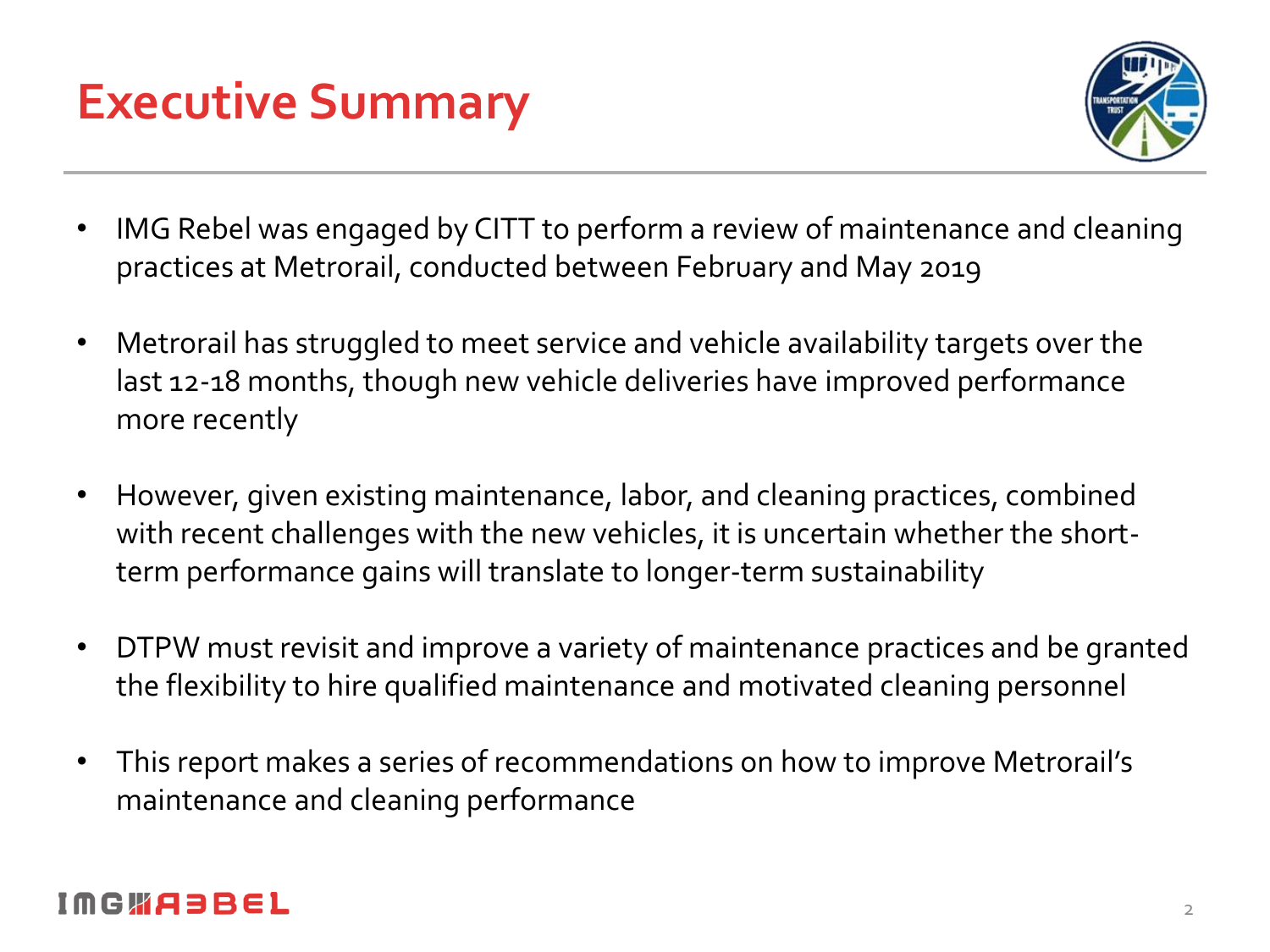### **The Scope of Work Consisted of One Overarching Question and Four Primary Components**







#### IMGWA3BEL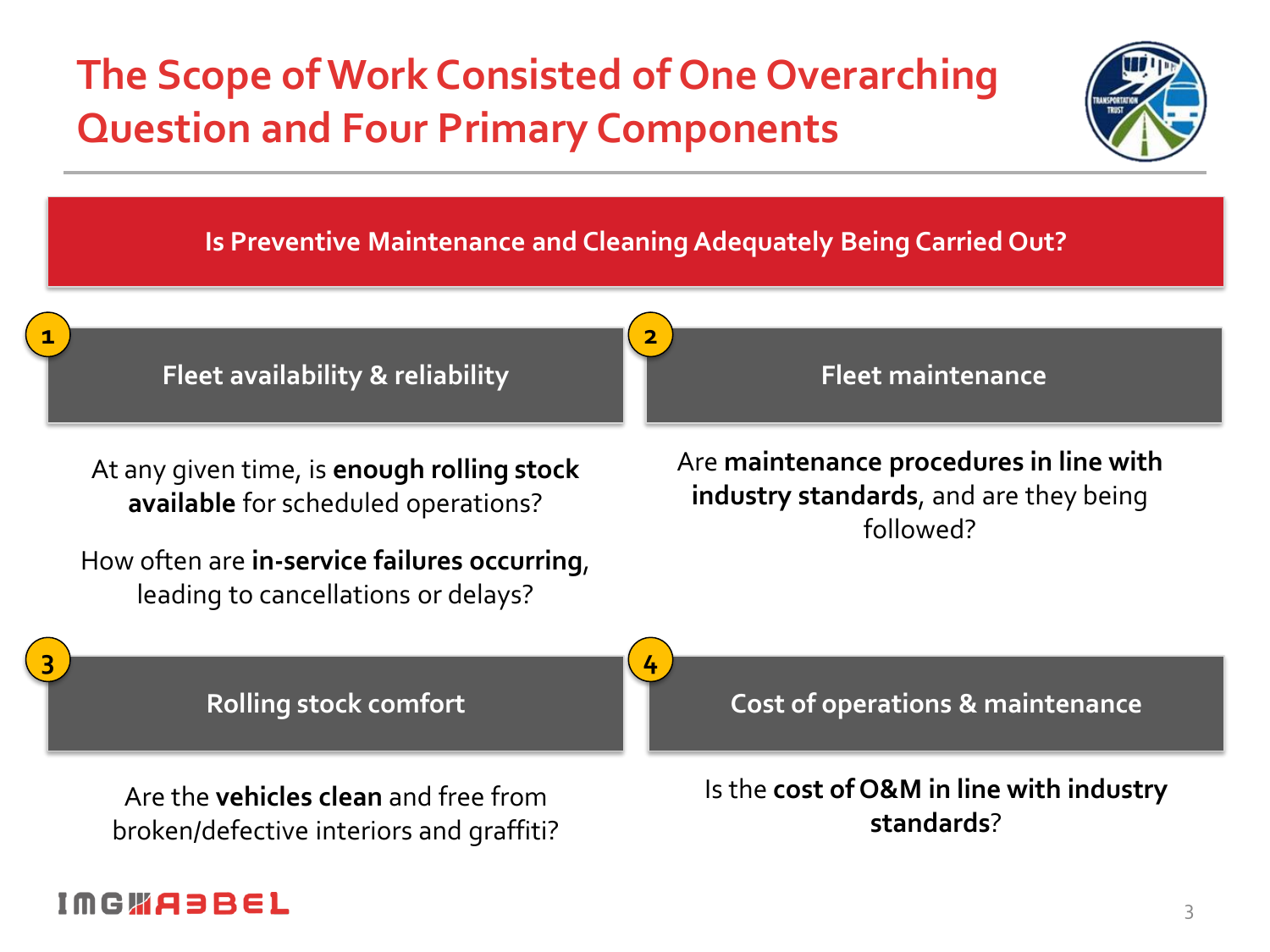## **Primary Components of Preventive Maintenance and Cleaning Practices**





**Summary and recommendations**

#### **IMGWABBEL**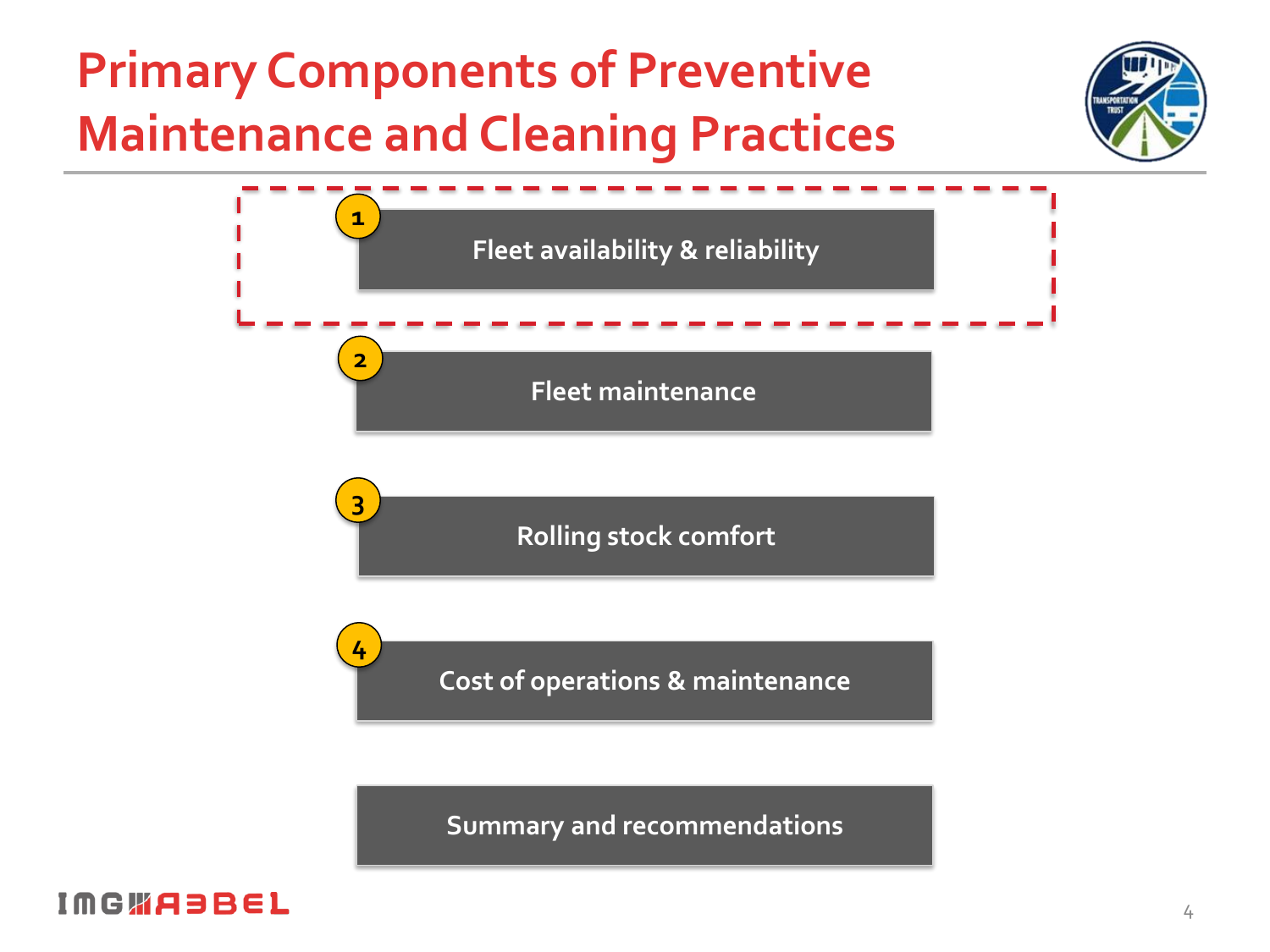- **Lack of Spare Parts (Legacy Budd and New Hitachi Vehicles)**
- **Legacy Budd Vehicles not maintained to manufacturer's specifications (No Mid-Life Overhaul)**
- Some **Data Reporting** is in aggregated form and can make conditions appear better than what passengers actually experience

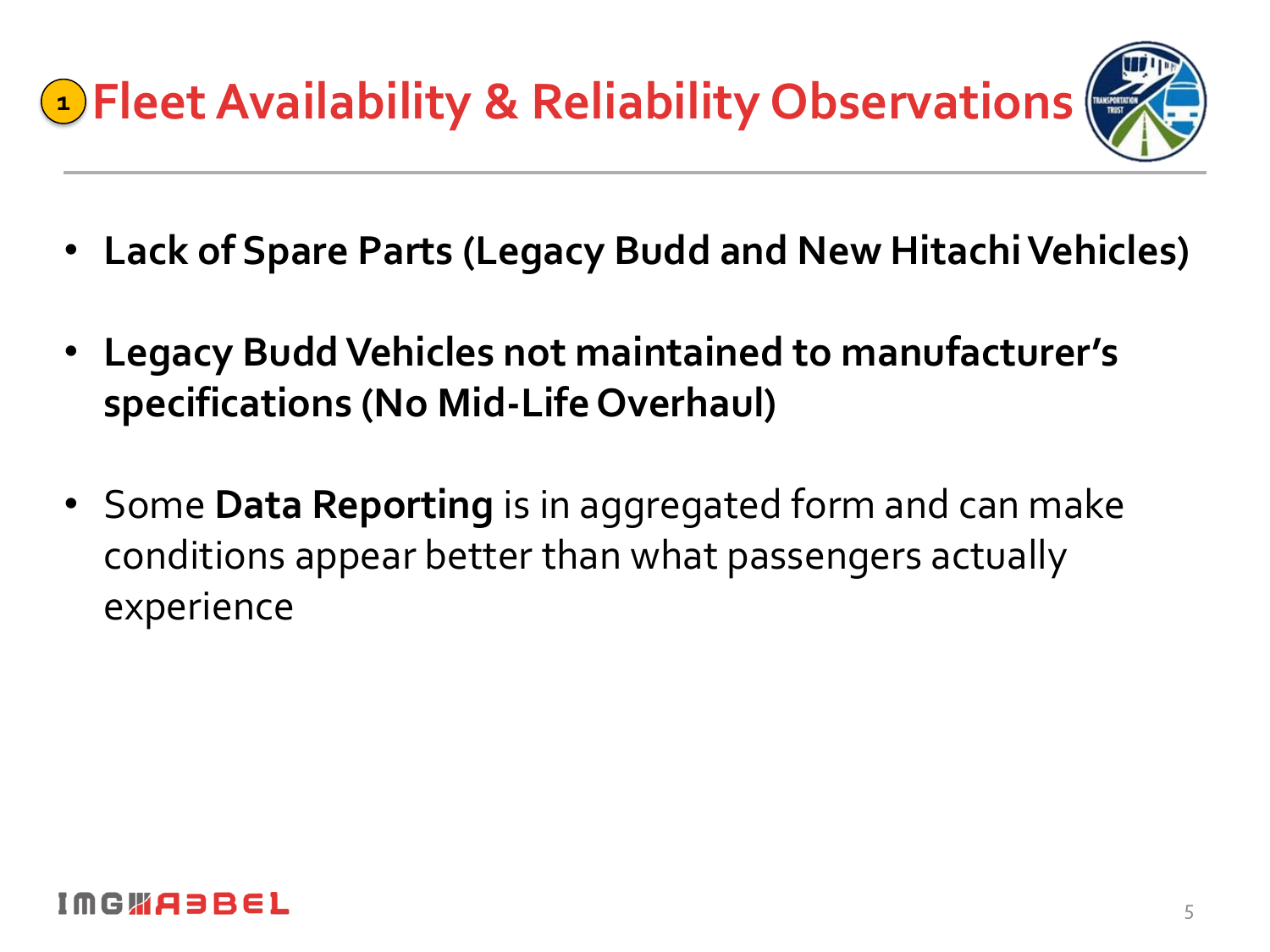## **Metrorail Struggled to Maintain Vehicle 1Availability to Meet Peak Vehicle Requirement**





Source: Metrorail availability Excel spreadsheets

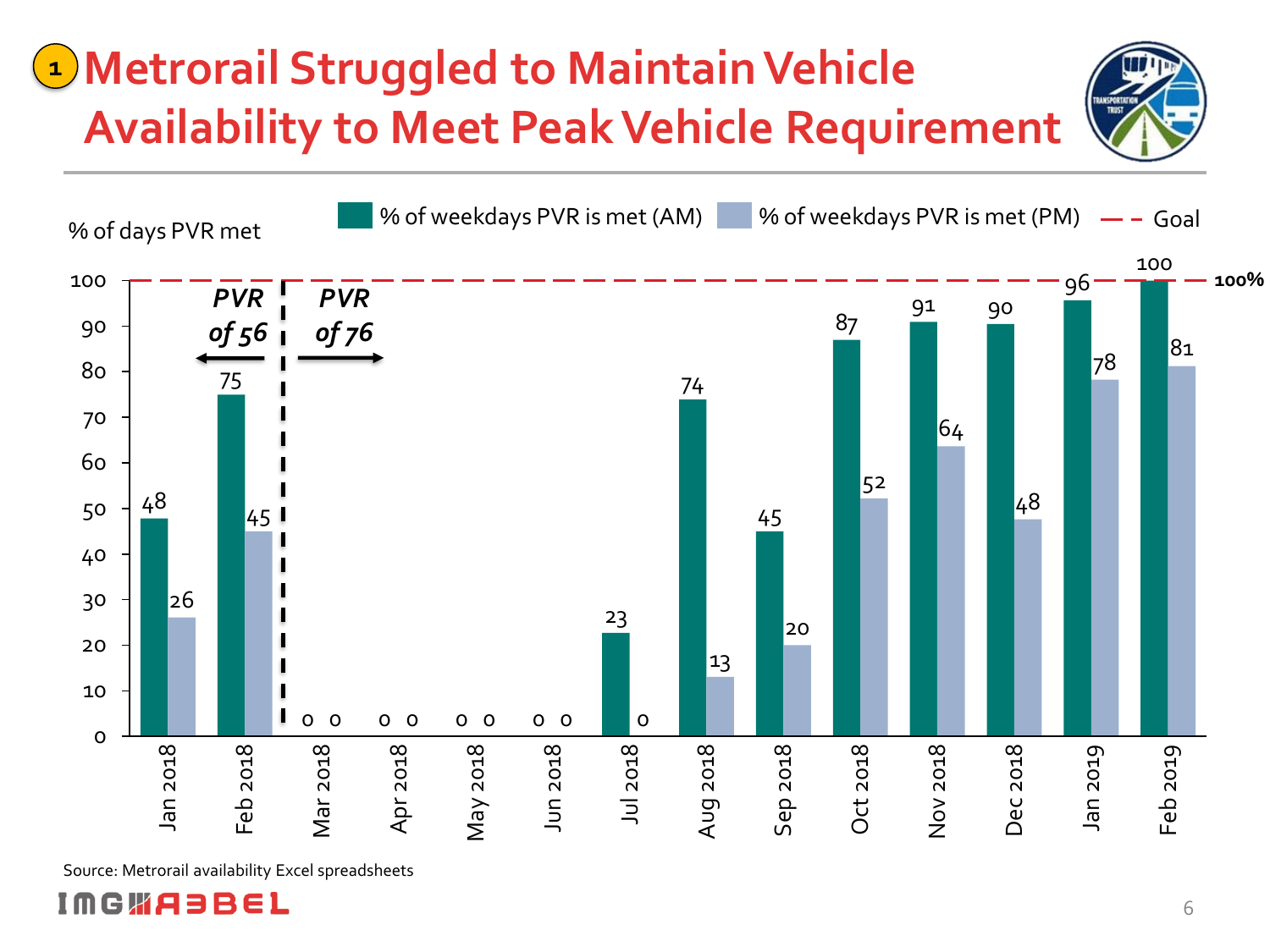#### **On-time Performance Lagged Behind Goal of 95% from Late 2017 through 2018 1**



Source: MDT Monthly Operations Reports

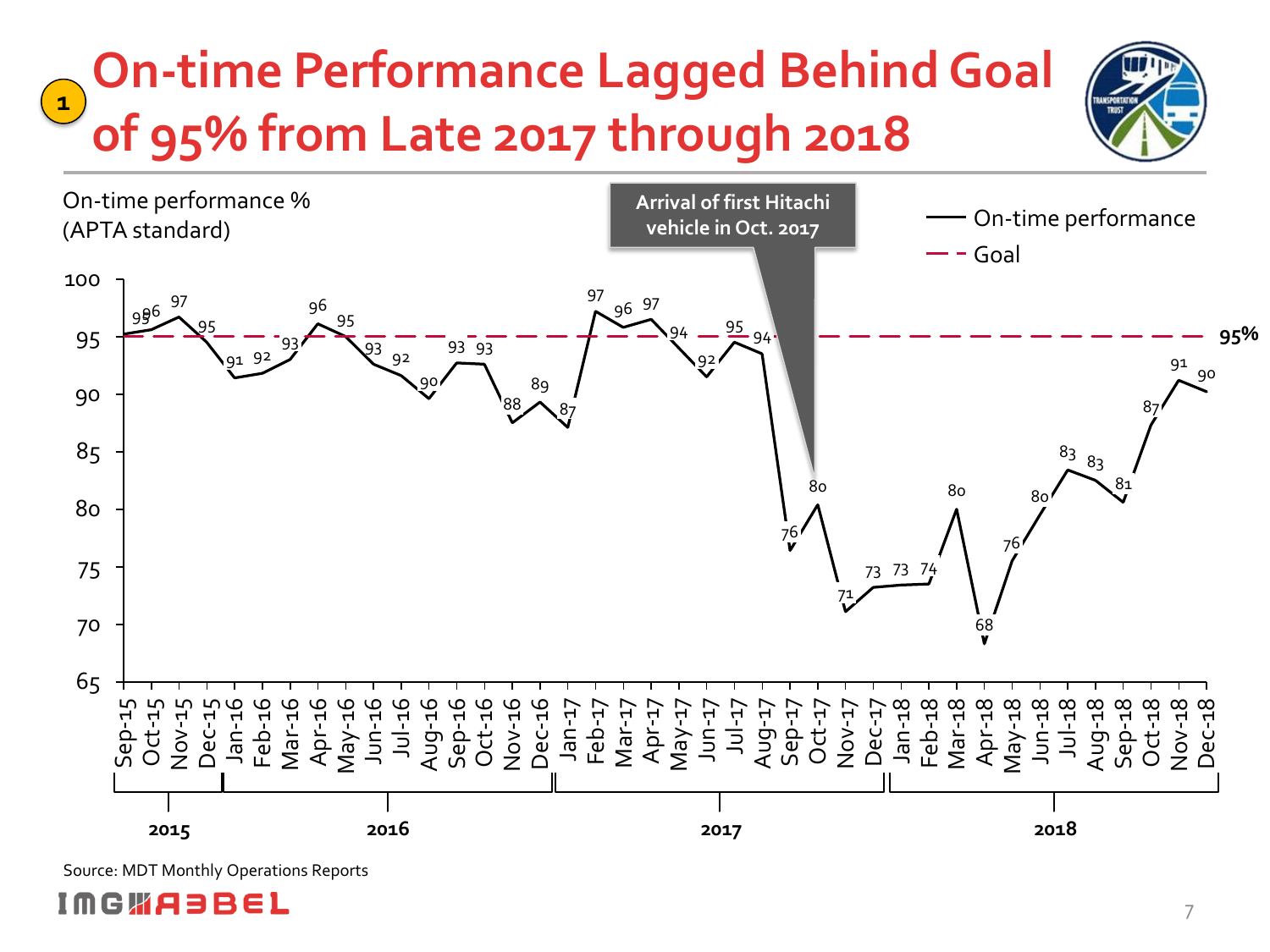#### **New Vehicles Increased Ability to Meet PVR, but this May be Temporary**  $\begin{pmatrix} 1 \end{pmatrix}$





Source: Metrorail fleet status report on March 18<sup>th</sup>, 2019

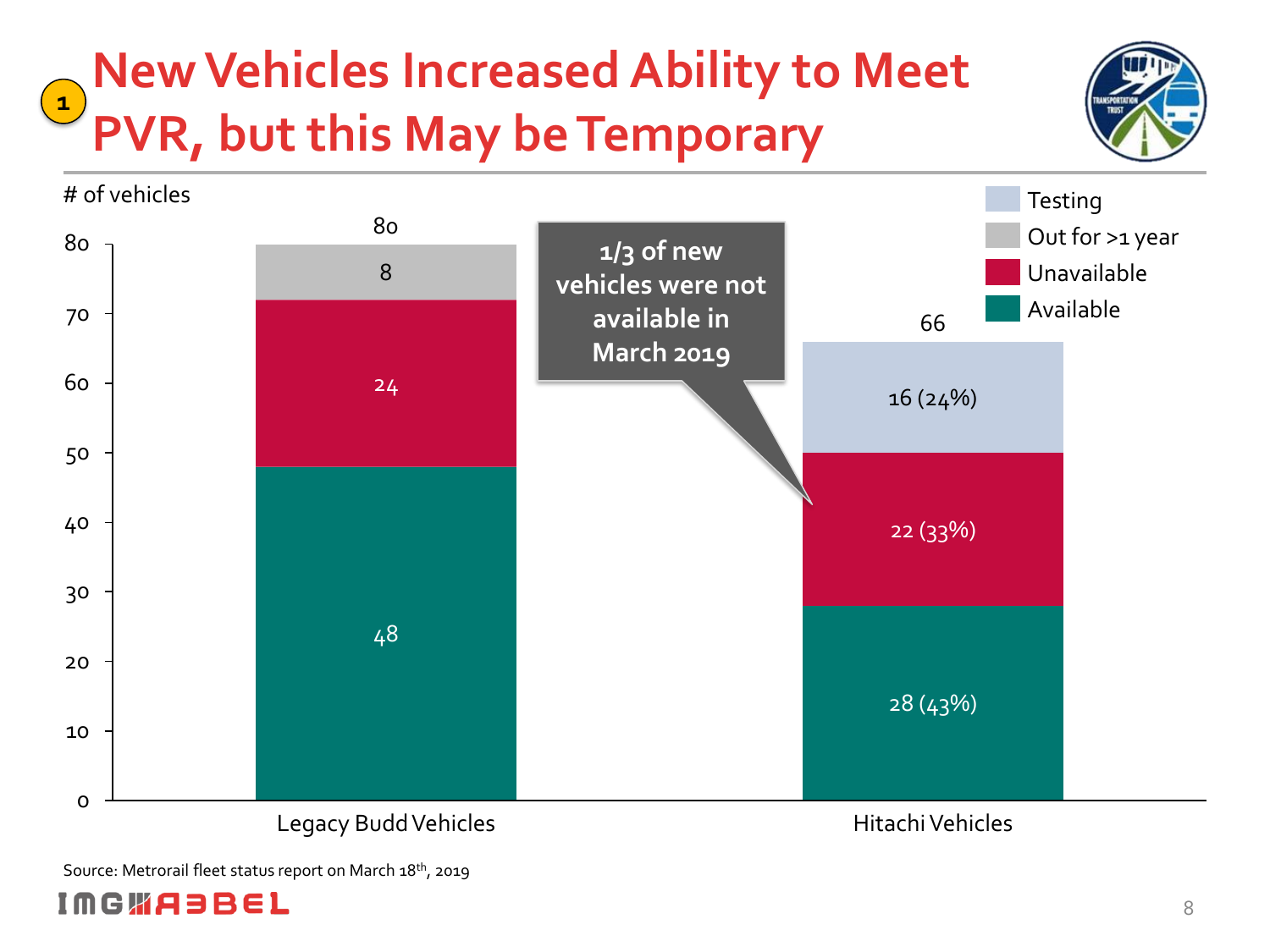#### **Current Performance Measures Do Not Align With Passenger Experience 1**



# FLEET AVAILABILITY **B** A.M. Peak Rec







#### **Illustrative Future Reporting on Metrorail**

**Current Reporting to CITT on Metrorail**

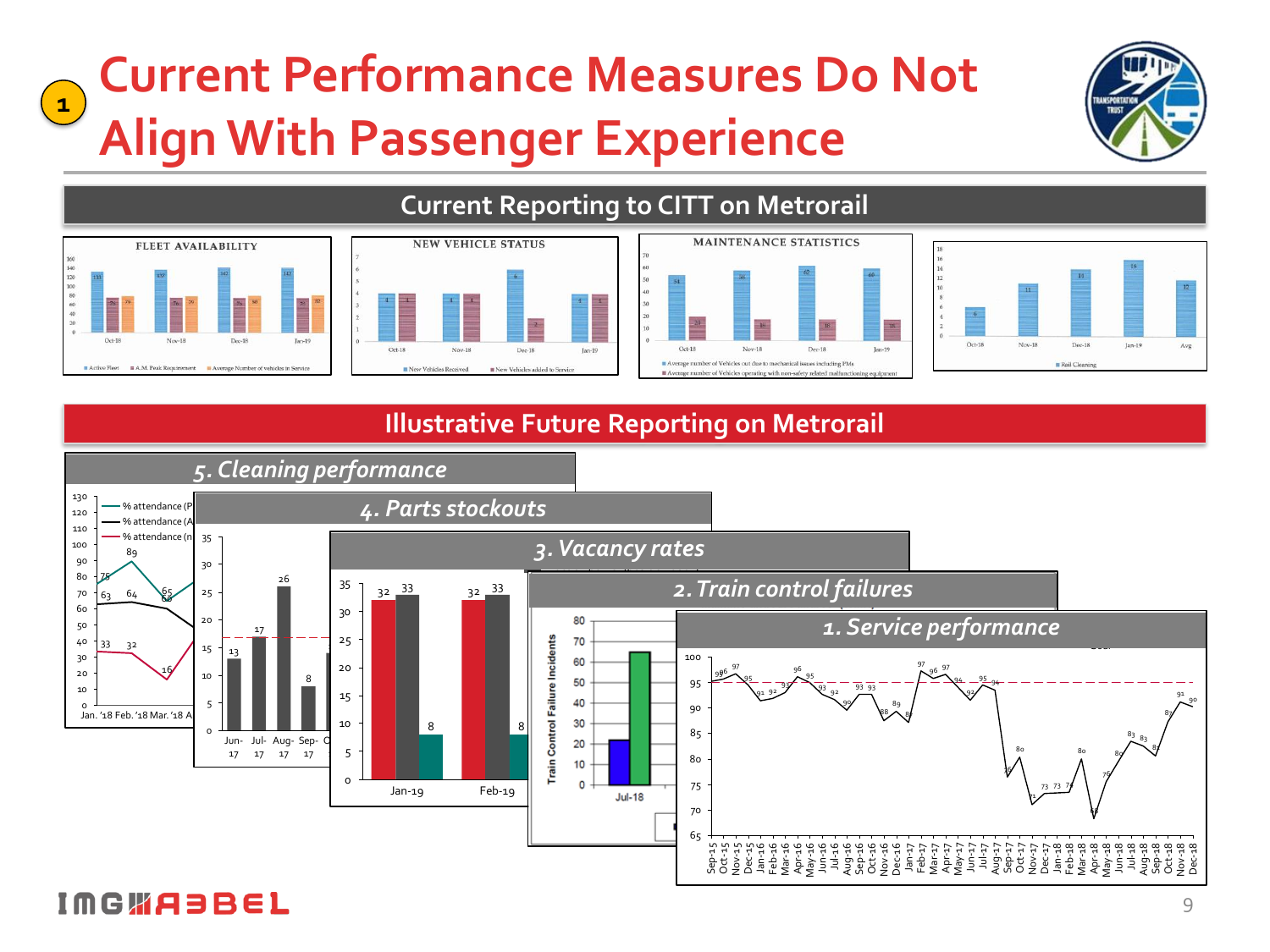#### **Recommendations on Fleet Availability & Reliability 1**



- **Ensure Hitachi delivers spare parts**, per the new vehicle contract and adhere to 5-year warranty requirements
- **Plan and budget for mid-life overhaul today for Hitachi vehicles** to ensure state of good repair
- **Breakdown all performance metrics and measures** to a granular level to properly reflect passenger experience

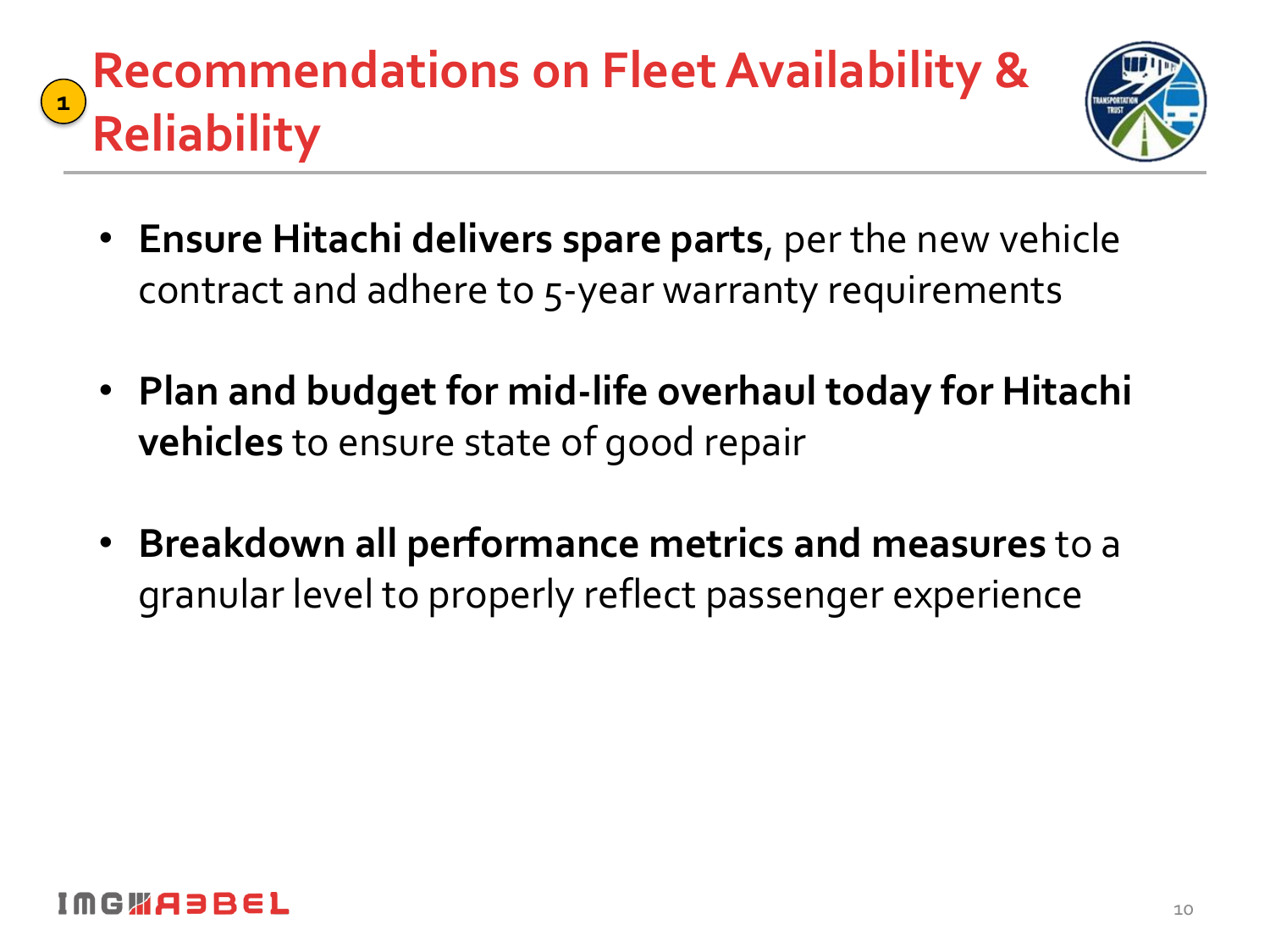## **Primary Components of Preventive Maintenance and Cleaning Practices**





**Summary and recommendations**

#### **IMGWABBEL**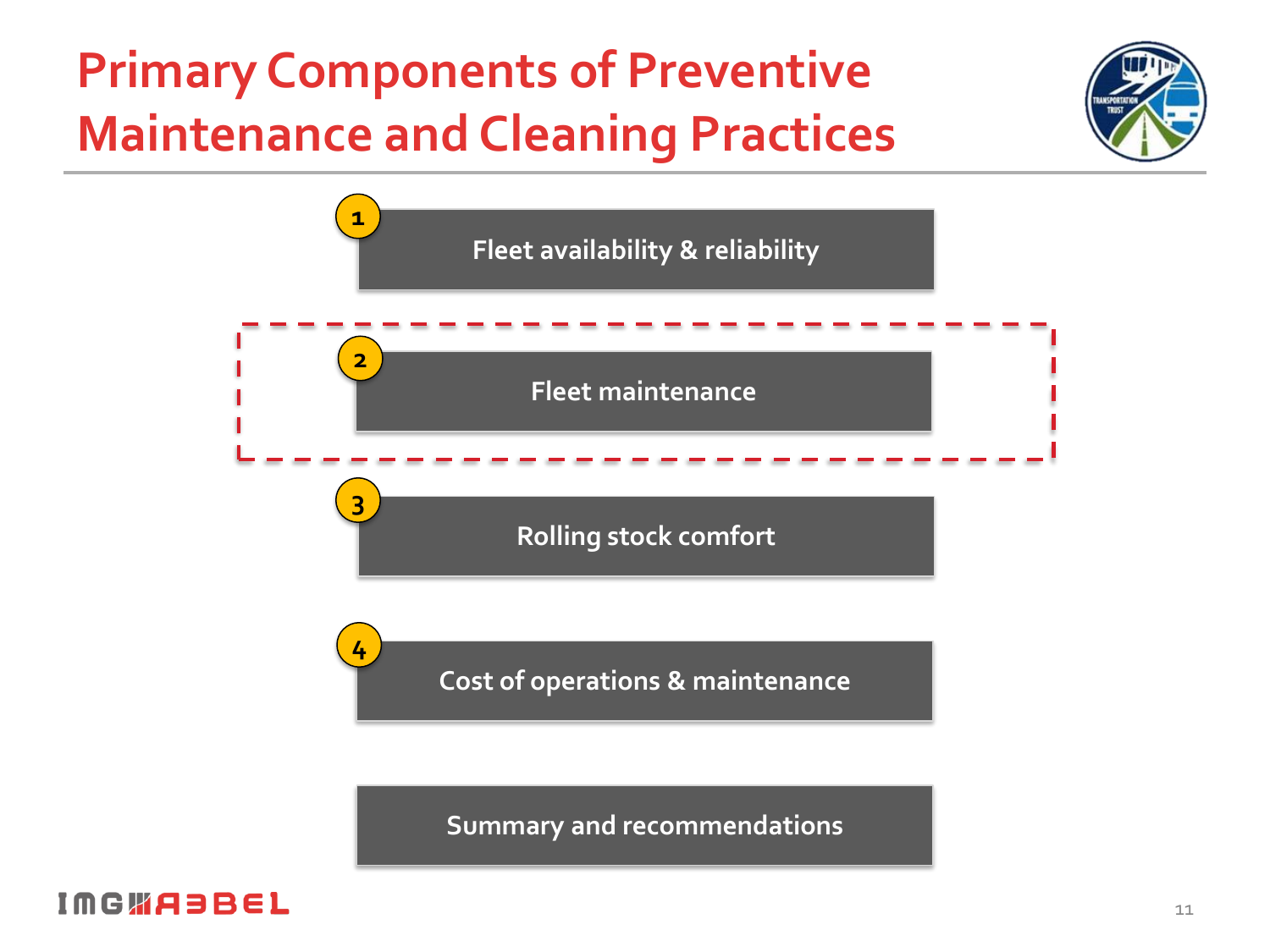## **Fleet Maintenance Observations 2**



- **Records are maintained in paper format** preventing the ability of maintenance technicians and supervisors to view vehicle repair history, analyze trends and adapt maintenance practices accordingly
- **Manuals for new Hitachi vehicles are not up to date** and do not reflect and/or consolidate all vehicle configuration updates
- **2/3 of filled positions are unqualified** to perform work due to labor restrictions
- **Maintenance work is 50% corrective/reactive and 50% preventive/proactive**

#### | G W A Ə B E L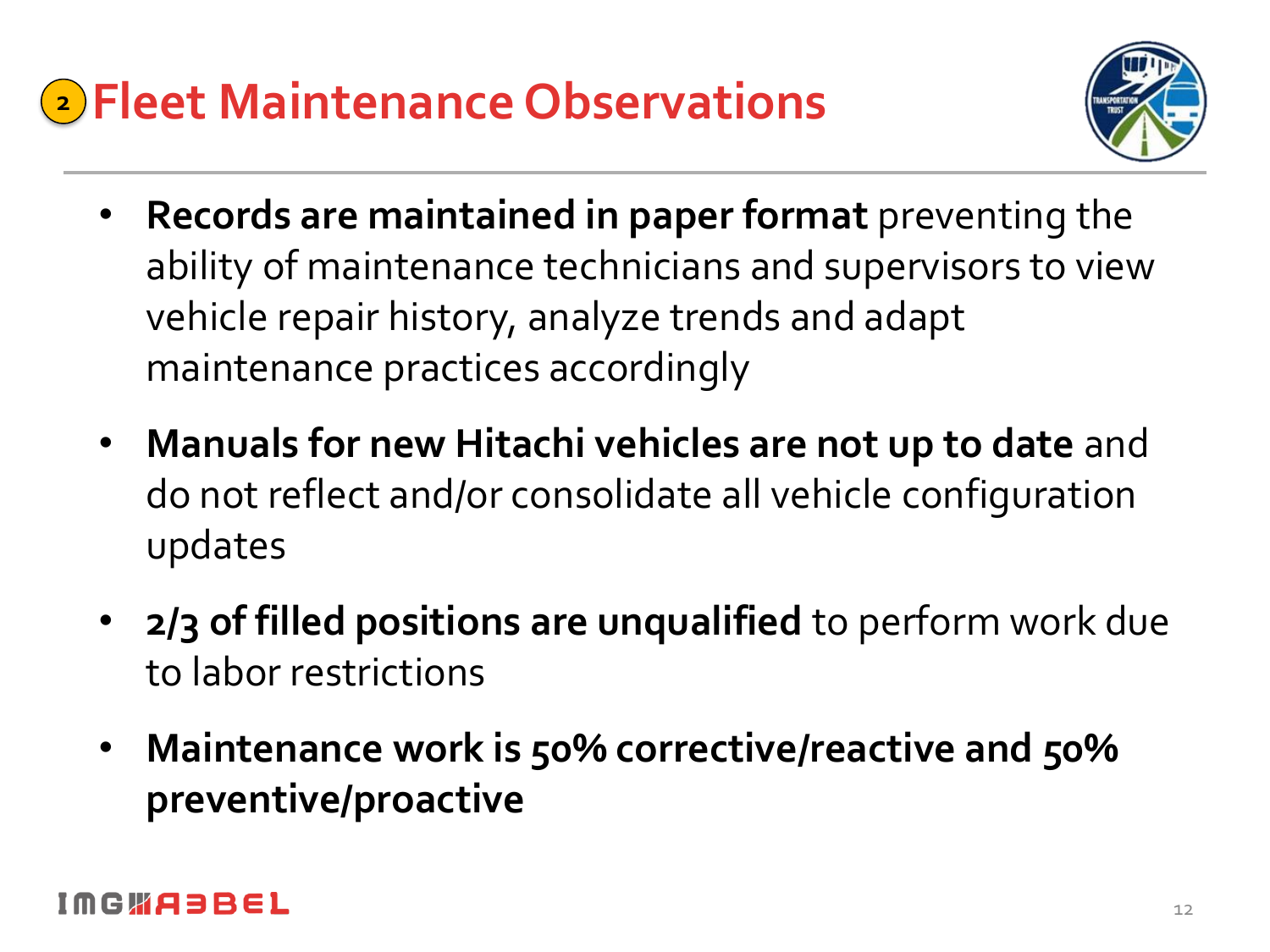#### **Preventive Maintenance Schedules and Inspection Checklists are Generally Adhered 2**



Source: MDT Monthly Operations Reports

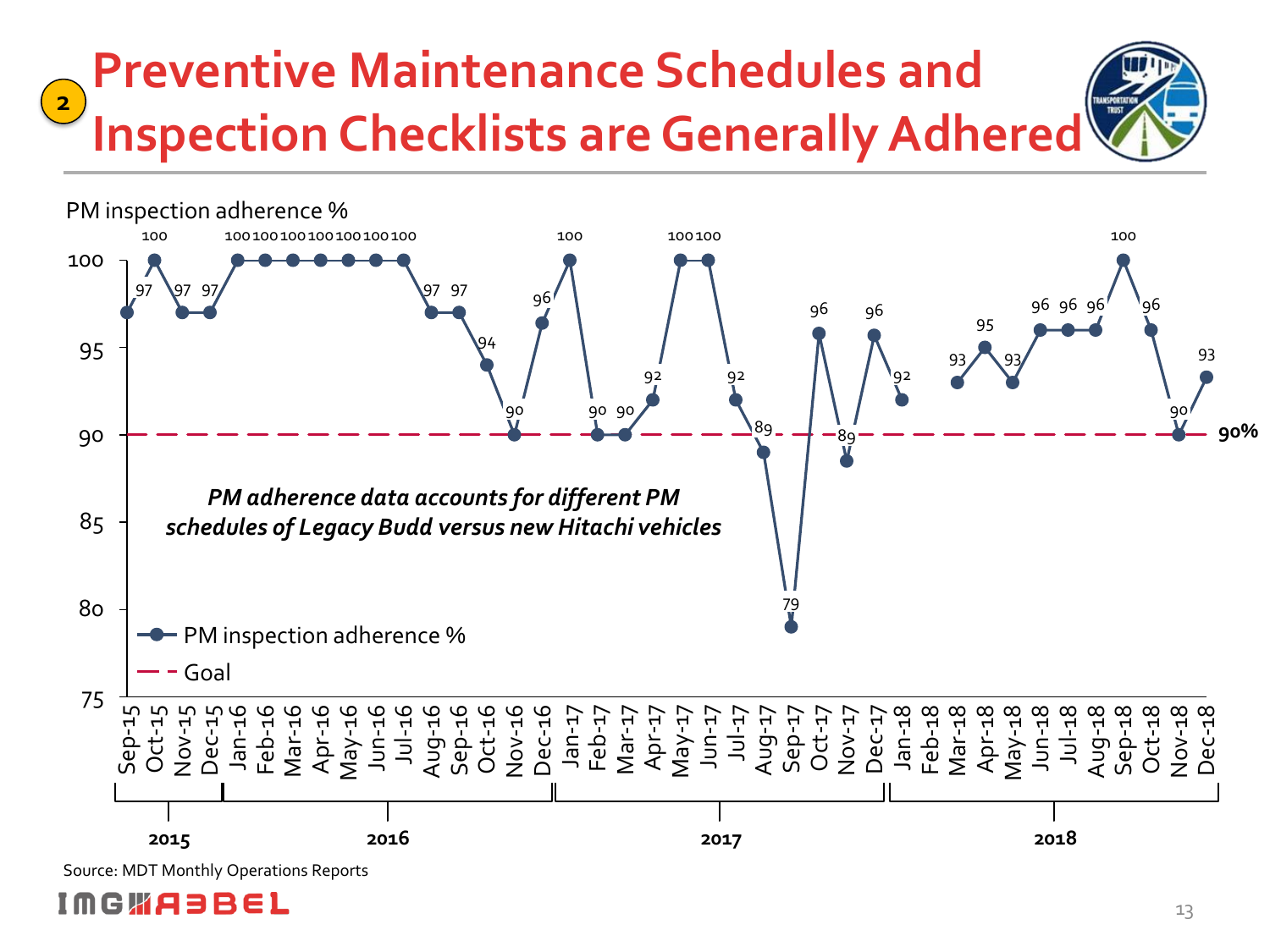

Source: MDT Monthly Operations Reports

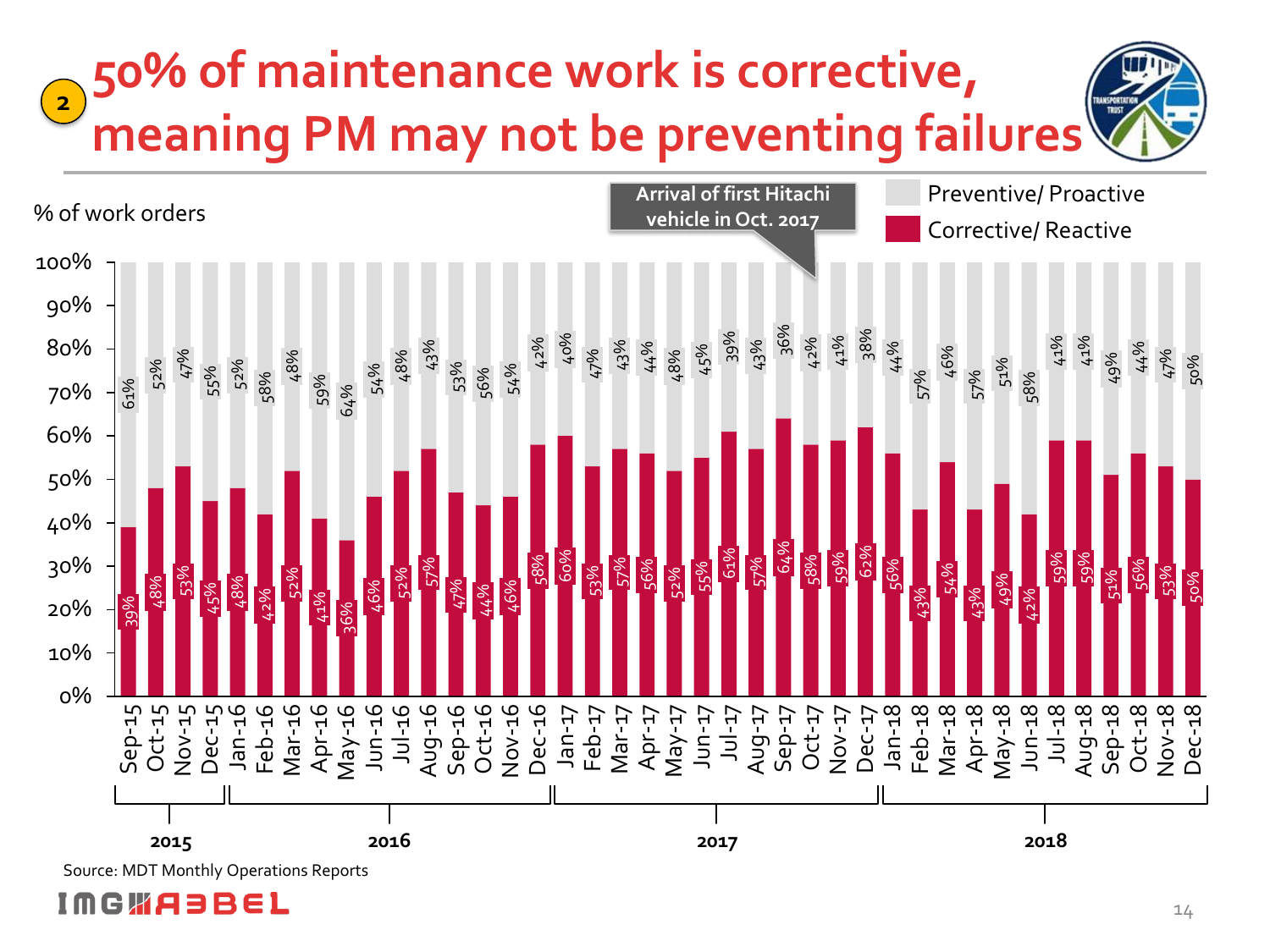#### **Labor Rules Represent One of the Biggest Challenges for Rail Maintenance 2**



|                                                                       | <b>Train Control</b> | <b>Traction Power</b> | <b>Vehicle Electronics</b> | <b>Total</b> |
|-----------------------------------------------------------------------|----------------------|-----------------------|----------------------------|--------------|
| <b>Filled positions</b><br>qualified to perform<br>independent work   | 4<br>(12%)           | 3<br>(11%)            | 5<br>(13%)                 | 12<br>(12%)  |
| <b>Filled positions</b><br>unqualified to perform<br>independent work | 19<br>(56%)          | 15<br>(56%)           | 30<br>(79%)                | 64<br>(65%)  |
| <b>Vacant positions</b>                                               | 11<br>(32%)          | 9<br>(33%)            | 3<br>(8%)                  | 23<br>(23%)  |
| <b>Authorized positions</b>                                           | 34                   | 27                    | 38                         | 99           |

- **Most (65%) of current technicians are considered unqualified**, and supervisors must instead perform the role of technicians, diverting attention from supervisory responsibilities creating inefficiencies and resulting in cost increases
- **Agreement with TWU, in conjunction with Section 13(c),** requires DTPW to offer maintenance positions to TWU members (effectively senior bus drivers) with no minimum qualifications requirement
- **Remaining qualified technicians from pre-1990** (when interpretation of labor rules allowed for outside hiring) **will soon be retiring**

Source: Conversations with DTPW staff

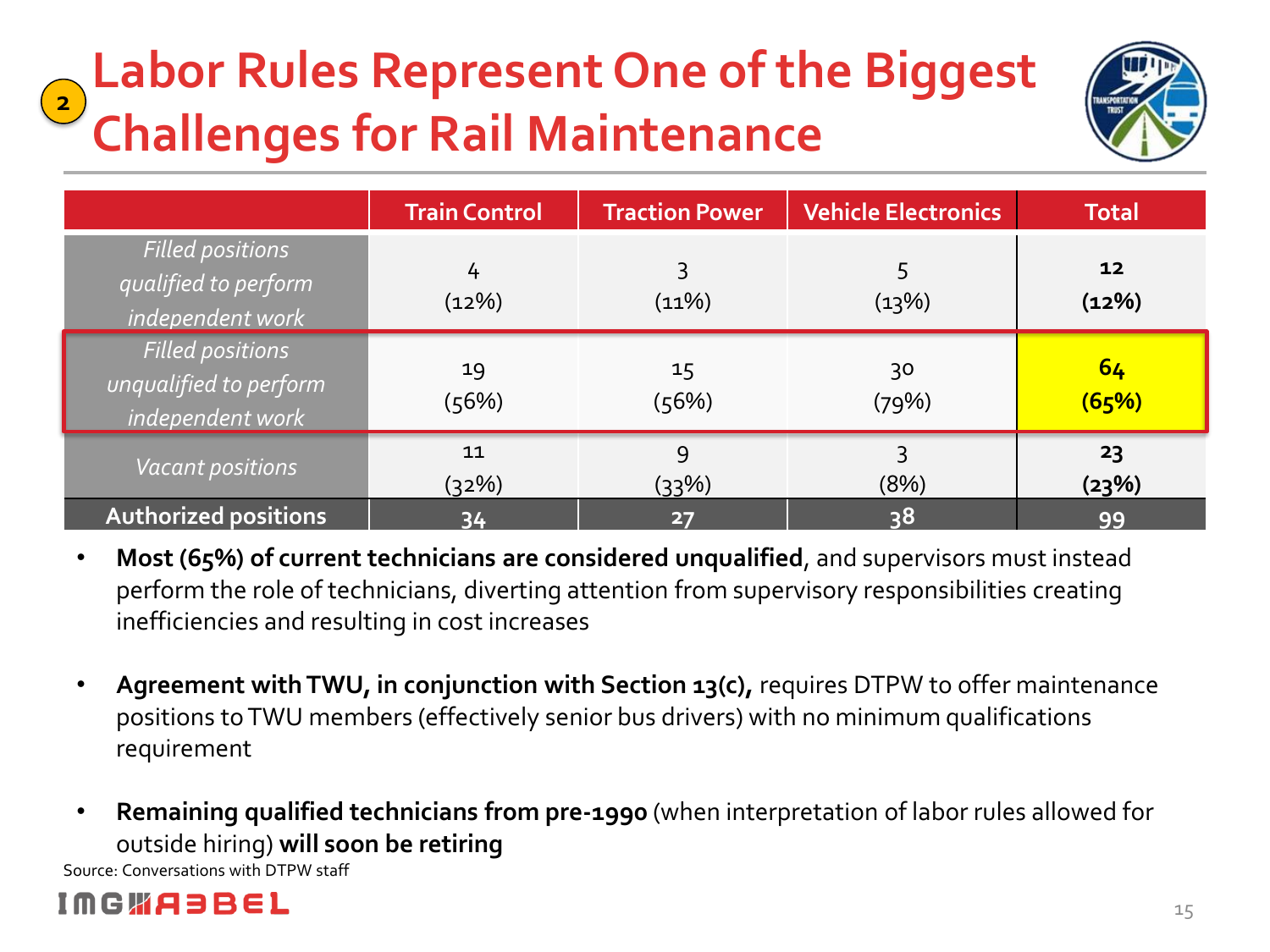

- **Move to electronic maintenance records with trend analysis**, ensuring it is not simply used for document management (as EAMS currently is for Metromover)
- **Finalize new Hitachi vehicle manuals** to ensure that PM checklists are specifically referencing sections of these manuals and are accounting for different vehicle configurations
- **Institute minimum qualifications requirement for all new technical employees** in rail maintenance, including vehicle electronics, traction power, and train control technicians
- **Maintenance work** should be more preventive/proactive rather than corrective/reactive (80/20)

#### **GWABBEL**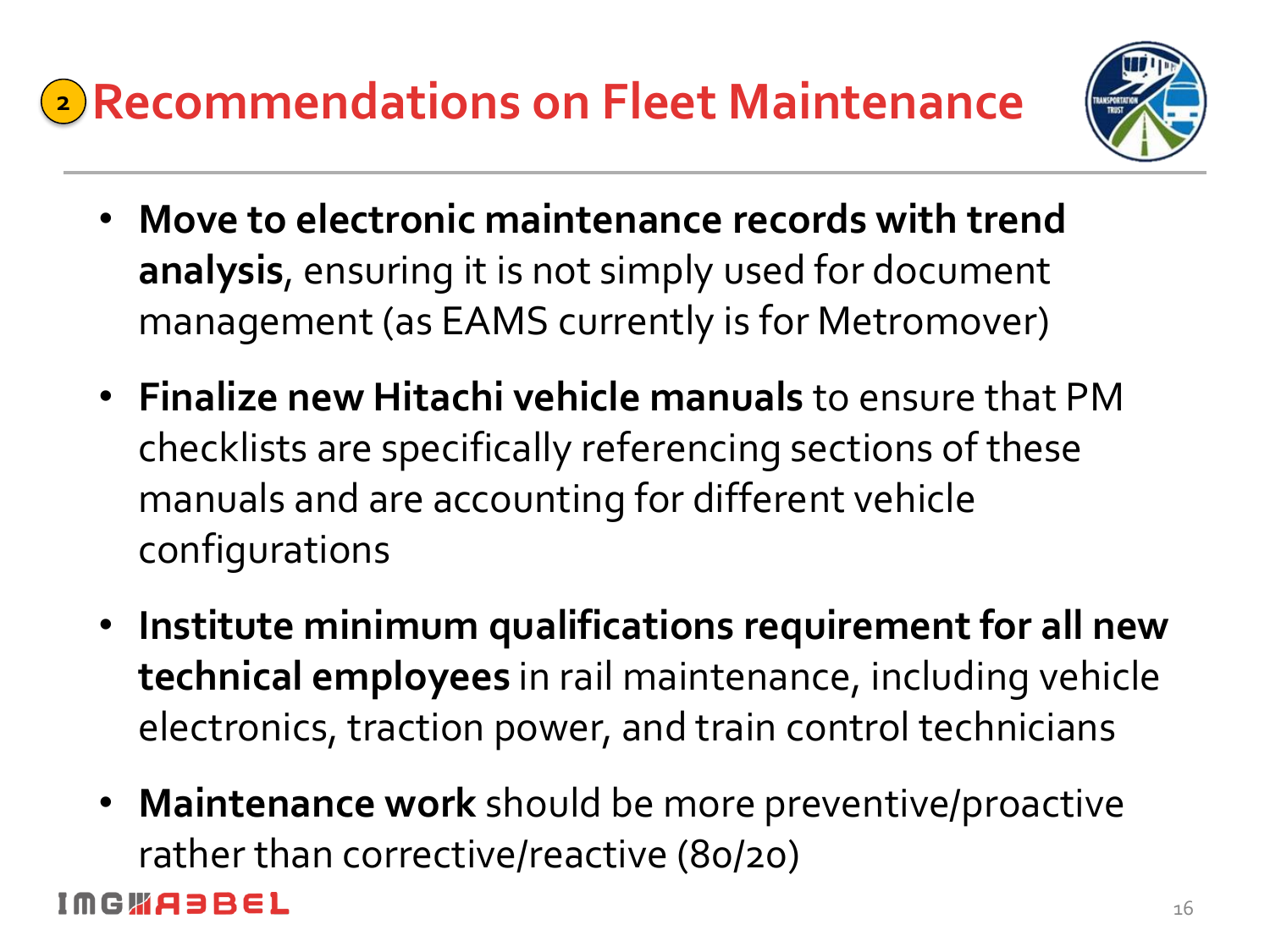## **Primary Components of Preventive Maintenance and Cleaning Practices**





**Summary and recommendations**

#### **IMGWABBEL**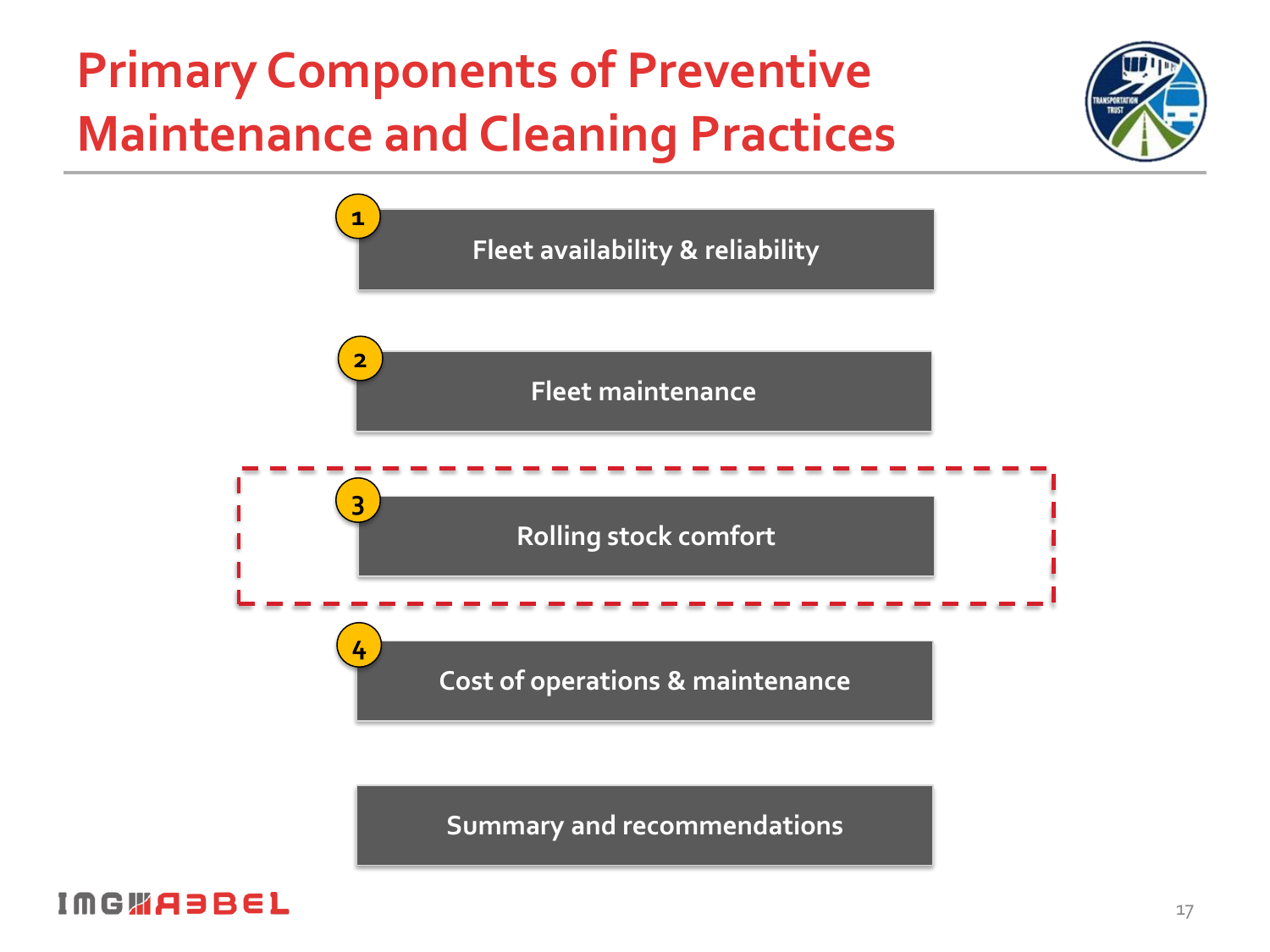## **Rolling Stock Comfort Observations 3**



- **Vehicle cleanliness is below acceptable standards** and detracts from the riding experience, as found in both complaints data and through in-person observations
- **Low cleaner attendance for the night shift**, during which vehicles are cleaned for the next day's service, is **likely a major contributor to suboptimal cleaning performance**
- **Vehicles become dirtier as the day progress**, indicating **more mainline cleaners are needed**
- **Metrorail stations are generally clean** and mostly present a safe and comfortable environment for customers

#### GWABBEL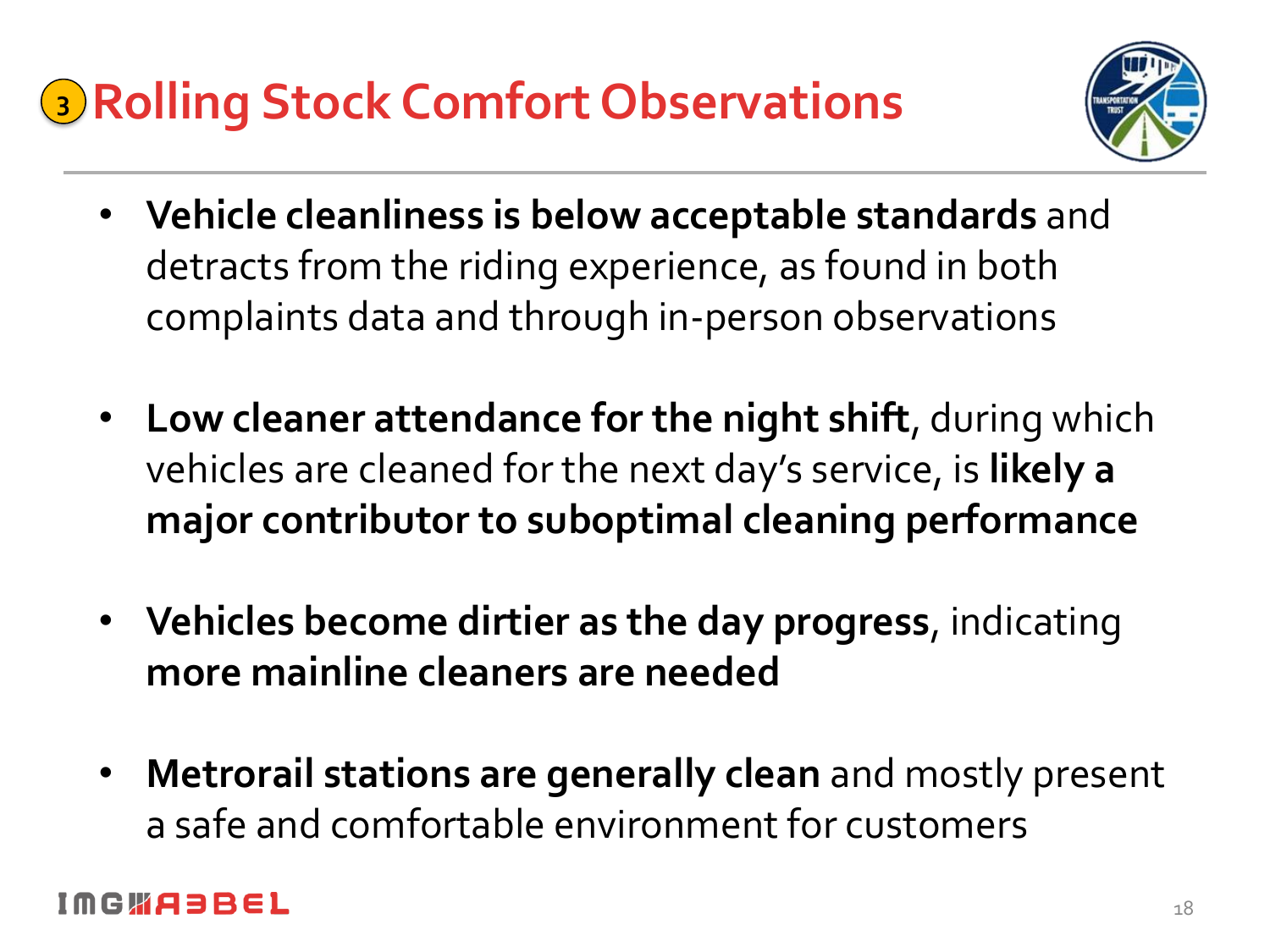#### **Vehicle Cleaner Attendance for the 8pm to 4am Drives Suboptimal Cleaning Practices**





Source: Metrorail Availability Excel workbook

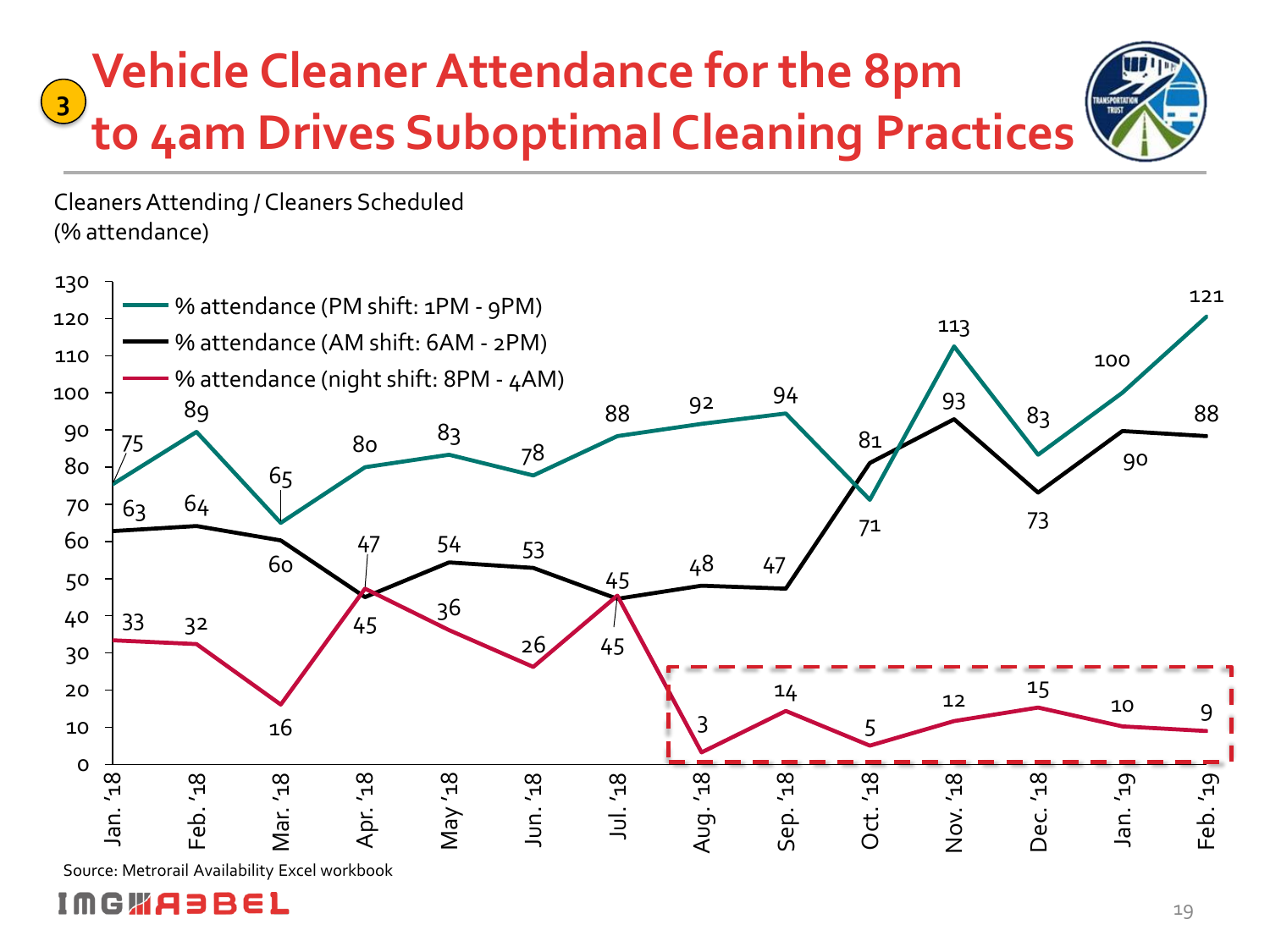**Recommendations on Rolling Stock Comfort 3**

- **Hire additional cleaning staff**, especially for mainline cleaning during service
- **Consider whether to outsource vehicle cleaning at terminal stations to contractors** (as is currently done with station cleaning)
- **Promote Positive Attendance** and renegotiate bargaining agreement

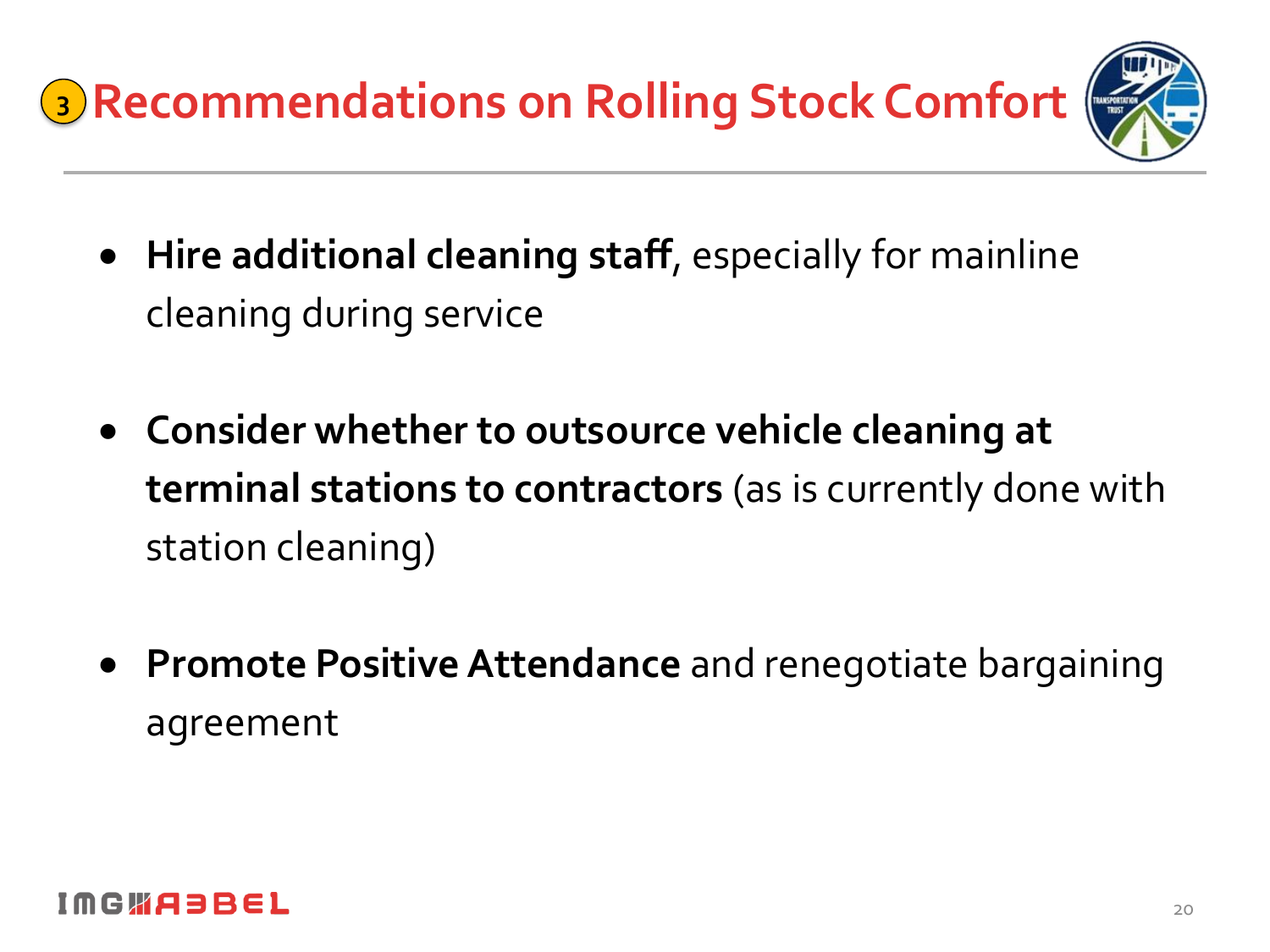## **Primary Components of Preventive Maintenance and Cleaning Practices**





**Summary and recommendations**

#### **IMGWABBEL**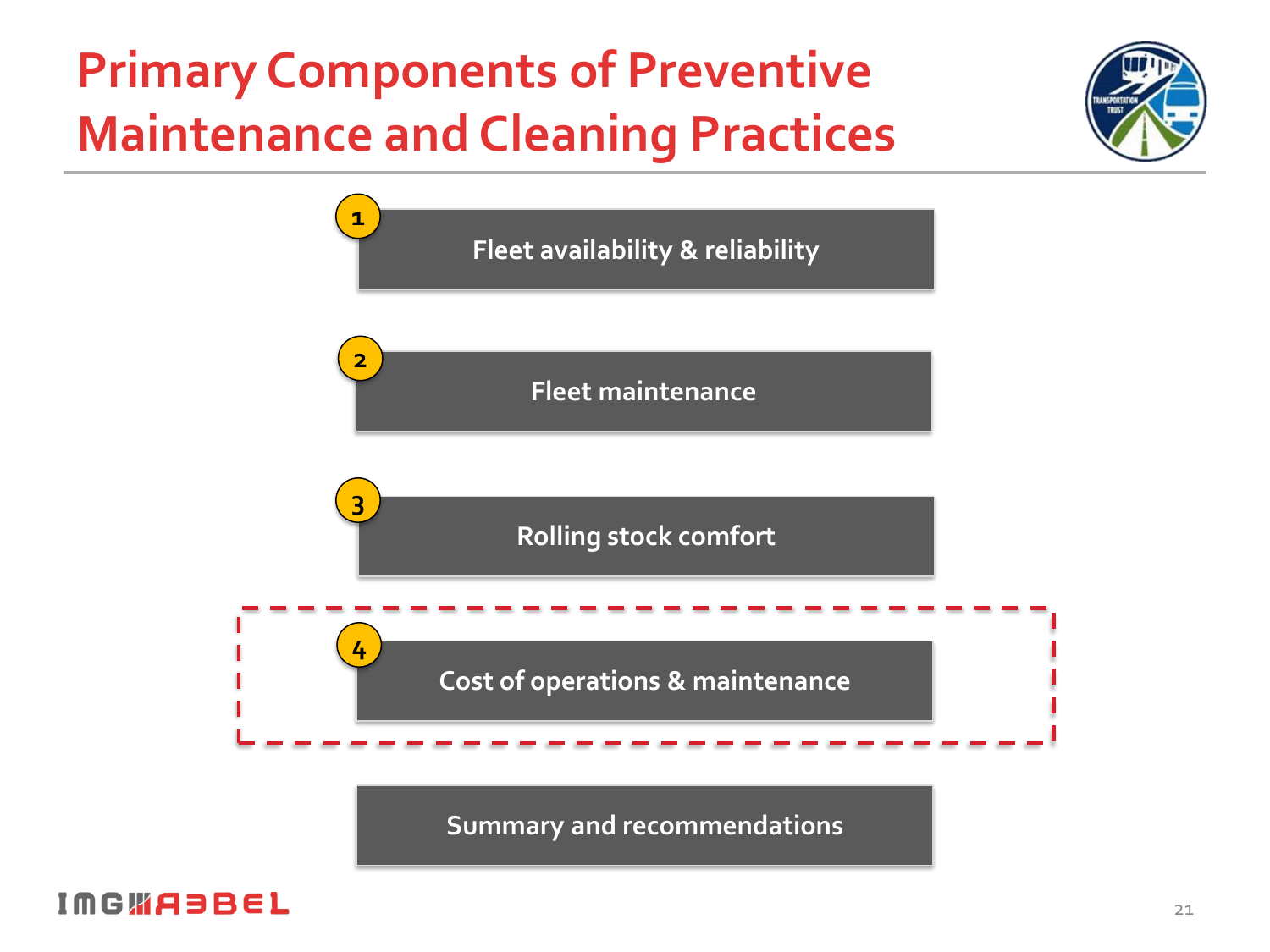

- **Actuals expenditures exceeding Budget, year after year**
- **DTPW spending on O&M is comparable to peer systems, based on actual expenditures**

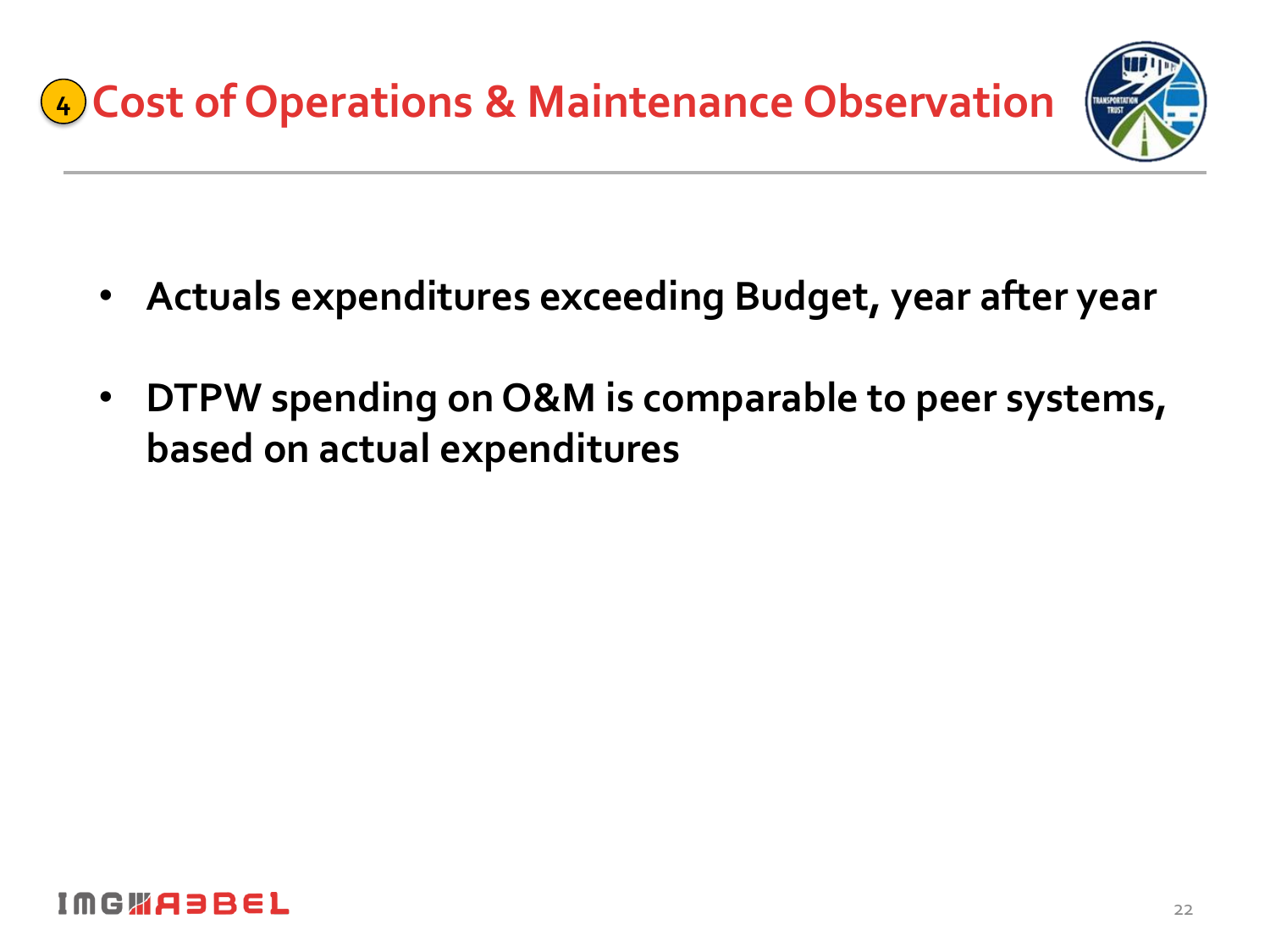# **Annual Rail Maintenance Budget is Not Realistic 4**



\*FY18-19 full-year actuals estimated based upon year-to-date spending

Source: Division 82 Budget vs. Actuals Data

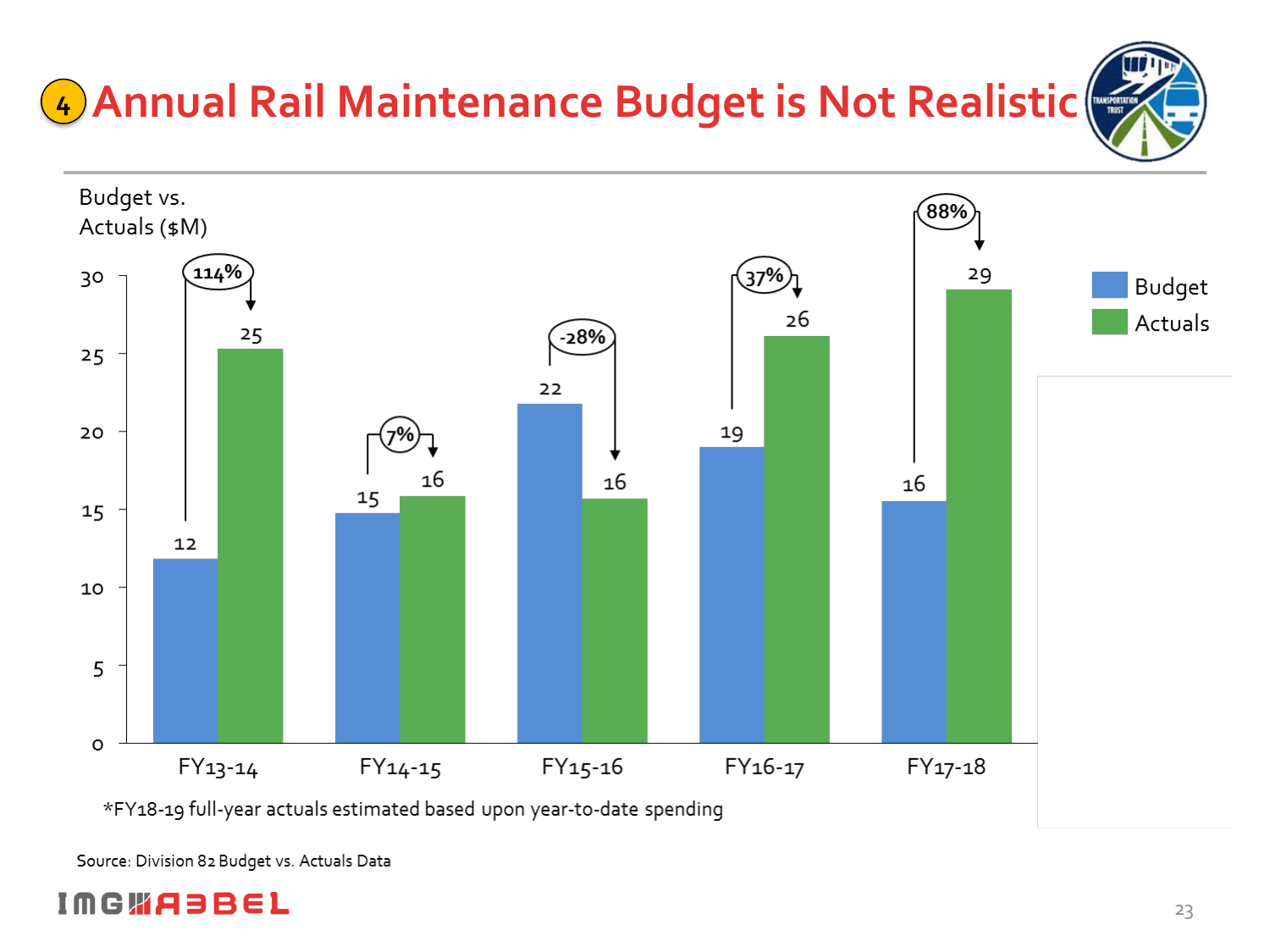#### **Metrorail Spending on O&M is Comparable to Peer Systems**





Note: Statistics displayed are for heavy rail systems only Source: 2017 NTD Data

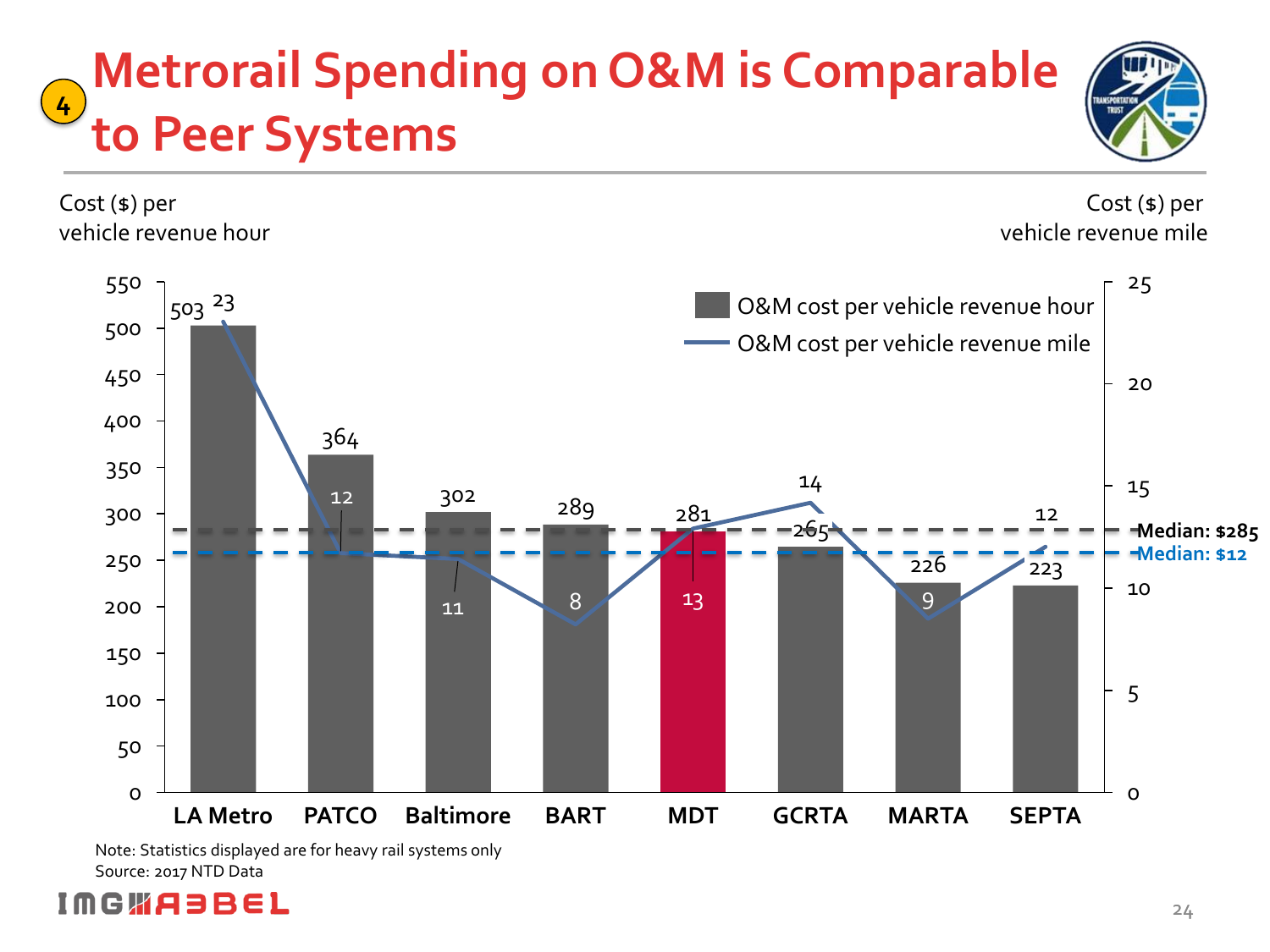#### **Recommendations on Cost of Operations & Maintenance 4**



• **Define and approve realistic annual budgets for rail maintenance**, accounting for past actuals and anticipated future needs

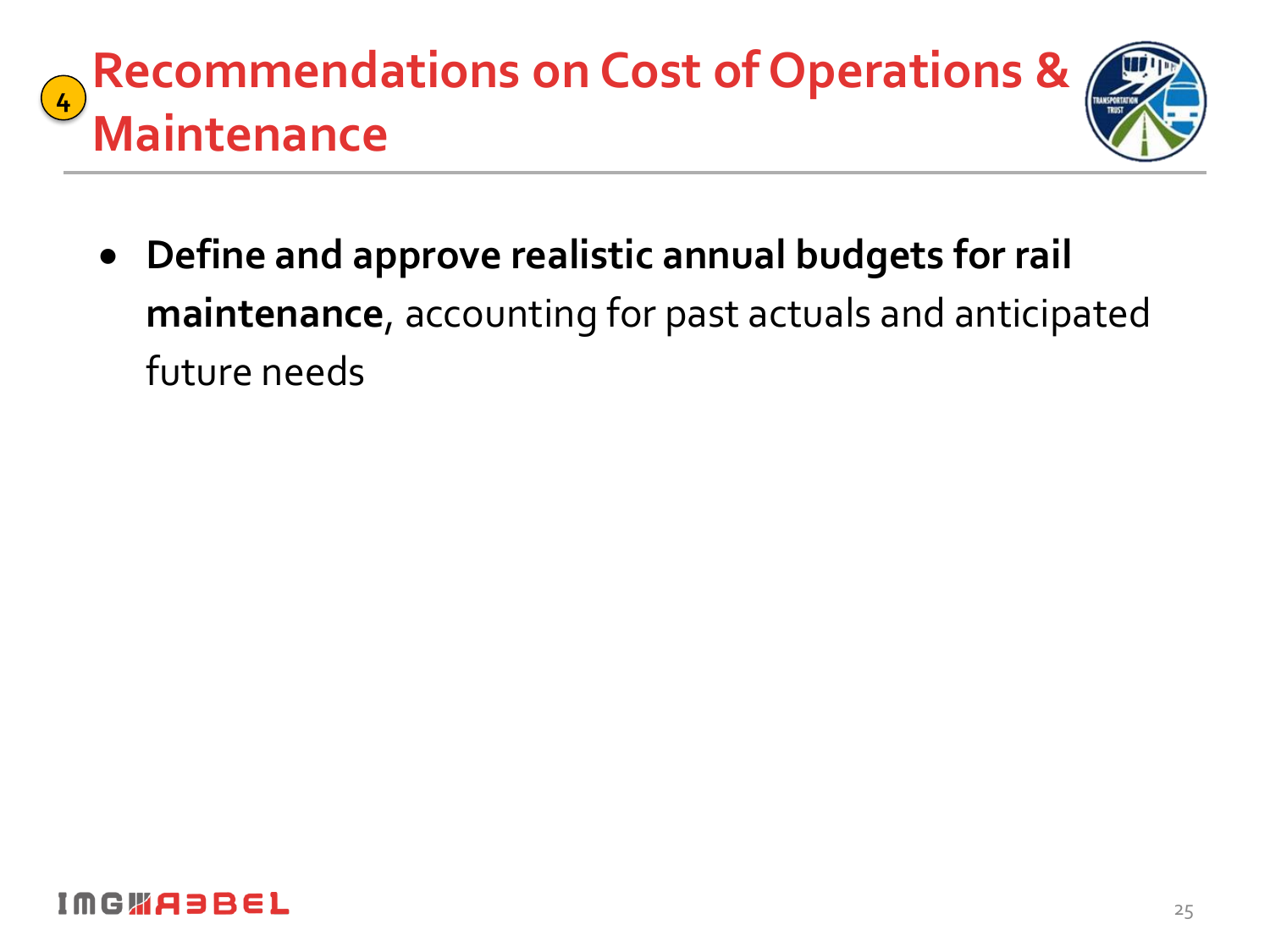## **Primary Components of Preventive Maintenance and Cleaning Practices**



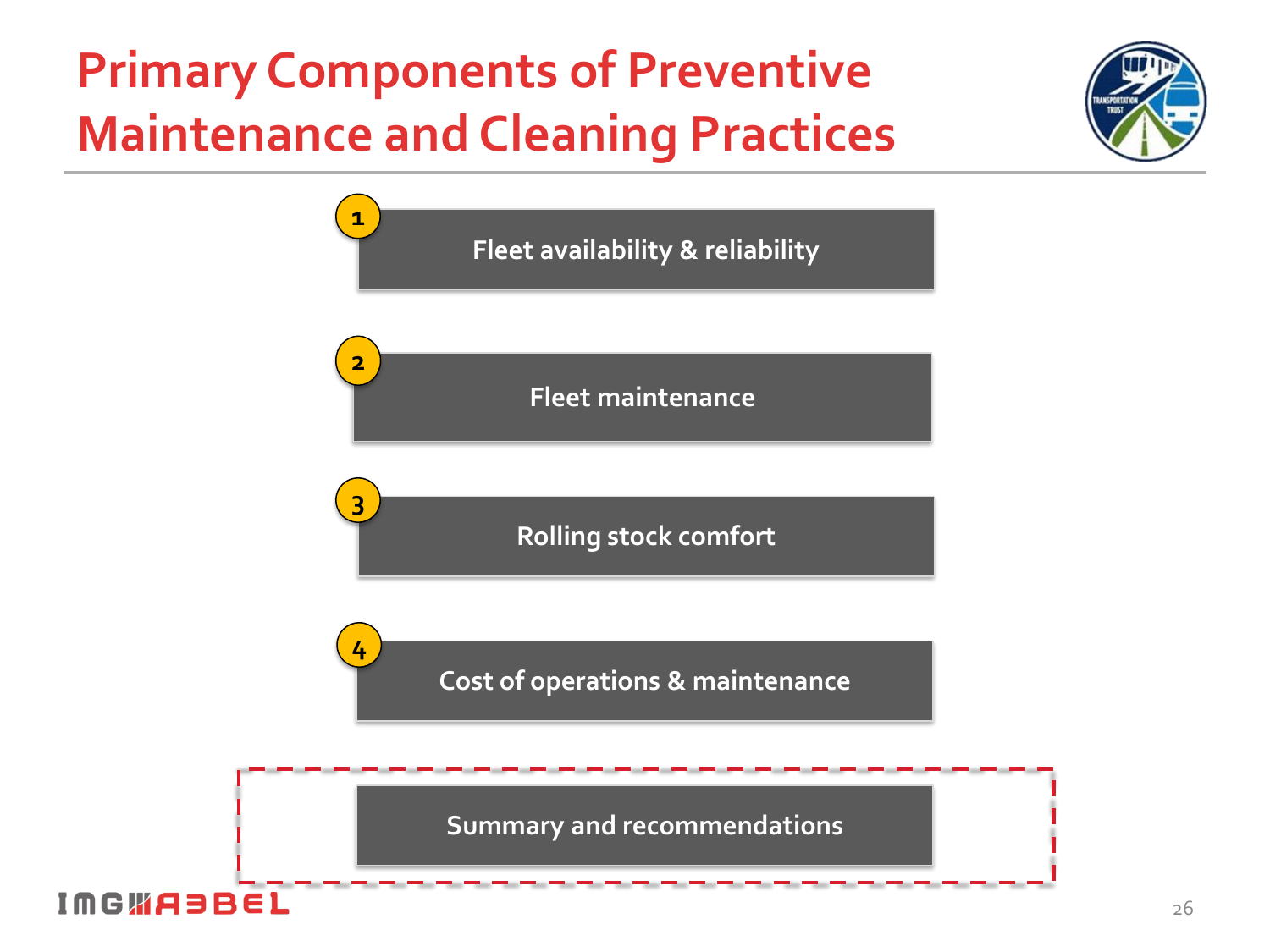## **Recommendations in Order of Priority (1/2)**



#### *Address immediately (within 30 days)*



• **Minimum qualifications requirement** for all new technical employees in rail maintenance, including vehicle electronics, traction power, and train control technicians



• **Additional spare parts availability** for train control system and new vehicles, in accordance with Hitachi contract terms

• **Redefinition of key performance indicators** (KPIs) to more closely align reports from DTPW with safety outcomes and passenger experience **1**

#### *Address in the medium term (within 3-6 months)*



**4**

• **Finalization of Hitachi vehicle manuals** and linkage to PM inspection forms, including specific procedures for different vehicle configurations in use



• **Realistic annual budgeting** for rail maintenance, accounting for past actuals

#### IMGWA3BEL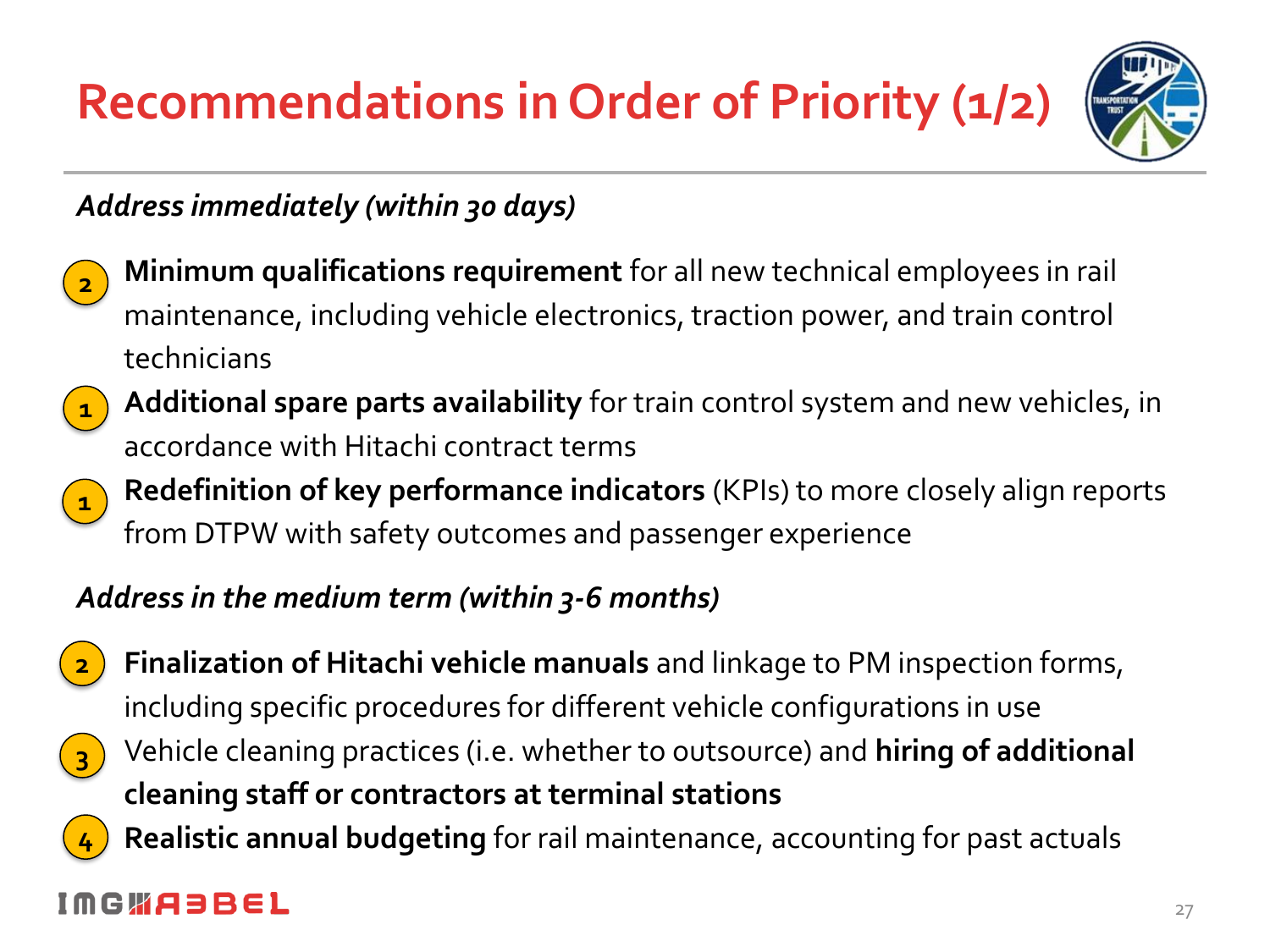**Recommendations in Order of Priority (2/2)**



#### *Address in the long term (within 1 year)*



**1**

• **Digitization of all maintenance records** into quantifiable / analyzable modules within EAMS, fully moving away from paper-based inspection and maintenance forms

• **Mid-life overhaul plan** for Hitachi vehicles

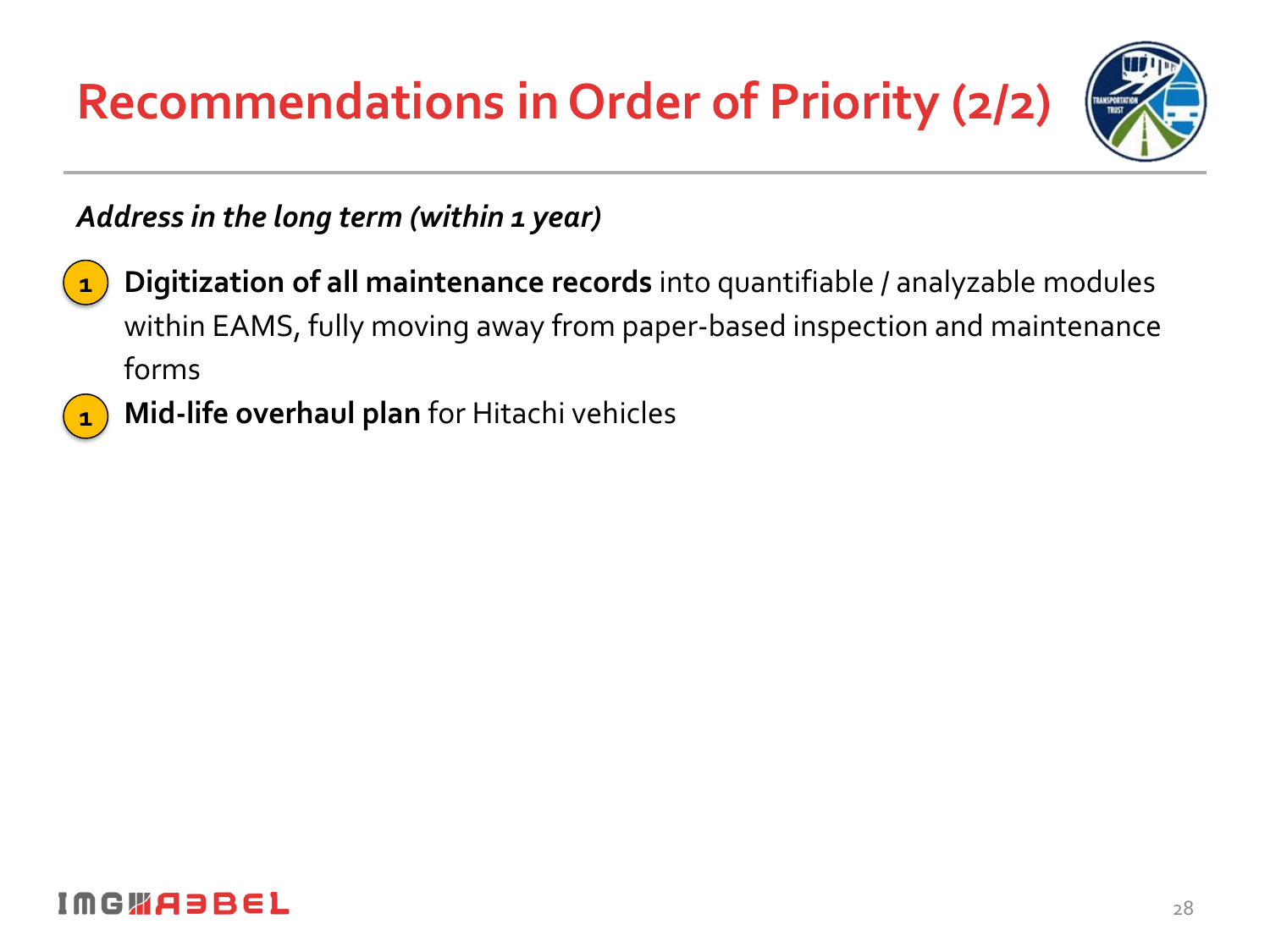



This was a **high-level overview** of DTPW's Preventive Maintenance and Cleaning Practices. We highly **recommend a more in depth review** of these practices to ensure system safety, reliability and efficiency as well as passenger comfort.

The Team's most important takeaway is that, while Metrorail is attempting to adequately maintain its system in the short-term, it is **not prepared to effectively maintain new vehicles and ensure safety of critical systems**, such as train control, in the short-, medium- and long-term.

Our **recommendations should provide DTPW with guidance on priorities** in order to achieve Metrorail's safety and performance objectives for the foreseeable future.